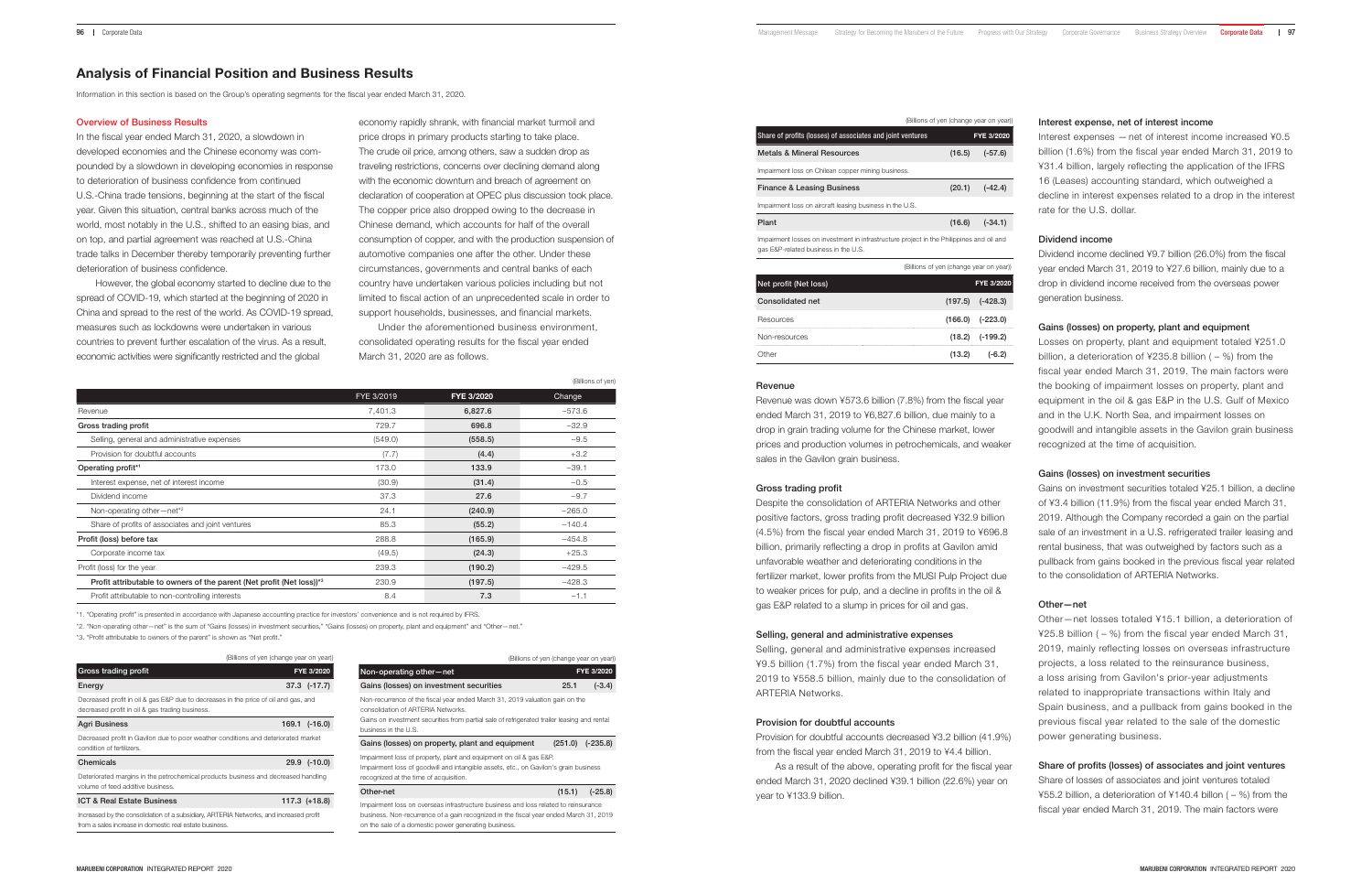impairment losses related to investments in a number of businesses – Chilean copper mining business, aircraft leasing business in the U.S., infrastructure project in the Philippines, grain export business on the U.S. West Coast, offshore wind power installation business in the U.K., and LNG business in Papua New Guinea.

As a result of the above, loss before tax for the fiscal year ended March 31, 2020 totaled ¥165.9 billion, a deterioration of ¥454.8 billion  $(-%)$  year on year.

#### Income taxes

Income taxes declined ¥25.3 billion (51.0%) year on year to ¥24.3 billion, mainly due to the deterioration in profit before tax. For the fiscal year ended March 31, 2020, oil and gas

E&P in the U.K. North Sea, the Company and consolidated subsidiaries filing tax returns recorded tax expenses related to the reversal of deferred tax assets.

#### Profit (loss) attributable to owners of the parent

Profit attributable to owners of the parent for the fiscal year ended March 31, 2020 (also referred to below as net profit for the fiscal year under review) decreased ¥428.3 billion  $(-\%)$  to negative ¥197.5 billion relative to the year-earlier period due to a decline in operating profit and one-time losses such as impairment losses.

Significant one-time losses (after tax) are as follows:

(Billions of yen)

|                                                                                                                                        | <b>U</b> TONINGI IS OF YELL |
|----------------------------------------------------------------------------------------------------------------------------------------|-----------------------------|
| • Impairment loss on oil and gas E&P in the U.S. Gulf of Mexico                                                                        | 94.0                        |
| Impairment loss of goodwill, intangible assets and such in Gavilon's grain business recognized at the time of acquisition              | 78.3                        |
| • Impairment loss on investment in Chilean copper mining business                                                                      | 60.3                        |
| Impairment loss of property, plant and equipment and reversal of deferred tax assets on oil and qas E&P business in the U.K. North Sea | 57.5                        |
| • Impairment loss on investment in aircraft leasing business in the U.S.                                                               | 39.2                        |
| • Impairment loss on investment in infrastructure project in the Philippines                                                           | 21.1                        |
| • Impairment loss of investment on a grain exporting business on the U.S. West Coast                                                   | 19.9                        |
| . Impairment loss of investment on offshore wind power installation business in the U.K.                                               | 15.5                        |
| • Impairment loss of investment on LNG business in Papua New Guinea                                                                    | 13.6                        |
| • Reversal of deferred tax assets by the Company and consolidated subsidiaries filing tax returns                                      | 10.1                        |
|                                                                                                                                        |                             |

(Billions of yen)

|  | Cash Flows |
|--|------------|
|--|------------|

|                                                         |        | FYE 3/2019 FYE 3/2020 |
|---------------------------------------------------------|--------|-----------------------|
| Cash flow from operating activities                     | 284.9  | 327.0                 |
| Core operating cash flow*4                              | 373.2  | 363.8                 |
| Increase/<br>decrease in working capital and others     | (88.3) | (36.8)                |
| Cash flow from investing activities                     | 22.5   | (209.8)               |
| Free Cash Flow                                          | 307.4  | 117.2                 |
| Free cash flow after delivery of<br>shareholder returns | 245.8  | 57.3                  |

\*4. Core operating cash flow: Operating cash flow excluding net increase/decrease in

**Financial Position** (Billions of yen) March 31, 2019 March 31, 2020 Total assets 6,809.1 6,320.0 Net interest-bearing debt 1,858.8 1,859.1 Total equity 2,071.7 **1,604.6** Net DE ratio **0.90 times** 1.16 times

working capital and others.

| Cash Dividends  |                                                                                                    |                                                                                                      |
|-----------------|----------------------------------------------------------------------------------------------------|------------------------------------------------------------------------------------------------------|
|                 | FYE 3/2019                                                                                         | FYE 3/2020                                                                                           |
| Annual dividend | ¥34 per share<br>(Interim dividend ¥17.00<br>per share)<br>(Year-end dividend ¥17.00<br>per share) | ¥35 per share<br>(Interim dividend ¥17.50)<br>per share)<br>(Year-end dividend ¥17.50)<br>per share) |

#### Business Results by Segment

Results for each operating segment for the fiscal year ended March 31, 2020 are as follows:

| Net Profit and Adjusted Net Profit by Segments<br>(Billions of yen) |            |            |          |            |                       |         |  |  |
|---------------------------------------------------------------------|------------|------------|----------|------------|-----------------------|---------|--|--|
| Operating Segment <sup>*5</sup>                                     |            | Net profit |          |            | Adjusted net profit*7 |         |  |  |
|                                                                     | FYE 3/2019 | FYE 3/2020 | Change   | FYE 3/2019 | FYE 3/2020            | Change  |  |  |
| Lifestyle                                                           | 5.2        | 4.1        | $-1.1$   | 4.0        | 3.0                   | $-1.0$  |  |  |
| ICT & Real Estate Business                                          | 31.4       | 11.9       | $-19.4$  | 17.0       | 18.0                  | $+1.0$  |  |  |
| <b>Forest Products</b>                                              | 16.2       | 3.3        | $-12.9$  | 14.0       | 7.0                   | $-7.0$  |  |  |
| Food                                                                | 19.6       | 19.5       | $-0.2$   | 19.0       | 22.0                  | $+3.0$  |  |  |
| Agri Business                                                       | 0.7        | (77.1)     | $-77.7$  | 23.0       | 23.0                  |         |  |  |
| Chemicals                                                           | 11.4       | 4.1        | $-7.4$   | 12.0       | 6.0                   | $-6.0$  |  |  |
| <b>Power Business</b>                                               | 15.0       | 9.0        | $-6.0$   | 34.0       | 21.0                  | $-13.0$ |  |  |
| Energy                                                              | 26.6       | (149.3)    | $-176.0$ | 34.0       | 18.0                  | $-16.0$ |  |  |
| Metals & Mineral Resources                                          | 41.7       | (5.7)      | $-47.5$  | 46.0       | 54.0                  | $+8.0$  |  |  |
| Plant                                                               | 15.6       | (27.8)     | $-43.3$  | 13.0       | 12.0                  | $-1.0$  |  |  |
| Aerospace & Ship                                                    | 14.0       | 11.6       | $-2.3$   | 13.0       | 15.0                  | $+2.0$  |  |  |
| Finance & Leasing Business                                          | 18.3       | (7.4)      | $-25.8$  | 19.0       | 18.0                  | $-1.0$  |  |  |
| Construction, Auto & Industrial Machinery                           | 22.1       | 19.6       | $-2.6$   | 17.0       | 16.0                  | $-1.0$  |  |  |
| Next Generation Business Development                                | (2.2)      | (3.7)      | $-1.5$   | (2.0)      | (4.0)                 | $-2.0$  |  |  |
| Other                                                               | (4.9)      | (9.6)      | $-4.6$   | (8.0)      | (5.0)                 | $+3.0$  |  |  |
|                                                                     |            |            |          |            |                       |         |  |  |
| Consolidated                                                        | 230.9      | (197.5)    | $-428.3$ | 256.0      | 225.0                 | $-31.0$ |  |  |
| Resources <sup>*6</sup>                                             | 56.9       | (166.0)    | $-223.0$ | 69.0       | 61.0                  | $-8.0$  |  |  |
| Non-resources*6                                                     | 181.0      | (18.2)     | $-199.2$ | 197.0      | 173.0                 | $-24.0$ |  |  |
| Other $*6$                                                          | (7.1)      | (13.2)     | $-6.2$   | (10.0)     | (9.0)                 | $+1.0$  |  |  |
|                                                                     |            |            |          |            |                       |         |  |  |

\*5. From FYE 3/2020, the former operating segments of "Food," "Consumer Products," "Chemical & Forest Products," "Energy & Metals," "Power Business & Plant" and "Transportation & Industrial Machinery" have been reorganized as "Lifestyle," "ICT & Real Estate Business," "Forest Products," "Food," "Agri Business," "Chemicals," "Power Business," "Energy," "Metals & Mineral Resources," "Plant," "Aerospace & Ship," "Finance & Leasing Business," "Construction, Auto & Industrial Machinery" and "Next Generation Business Development."

In conjunction with these organizational changes, operating segment information for FYE 3/2019 has been reclassified. \*6. Business fields

Resources: Total for "Energy" and "Metals & Mineral Resources" excluding the "Steel Products" sub-segment Other: Total for "Next Generation Business Development" and "Other" segments Non-resources: Other than the above

\*7. Adjusted net profit: Net profit excluding one-time items is an approximate figure. Amount may not agree with total for segments and consolidated total due to rounding.

#### Lifestyle

Gross trading profit decreased ¥1.0 billion (4.3%) year on year, to ¥22.6 billion and operating profit decreased ¥1.1 billion (20.3%), to ¥4.2 billion, largely in response to reduced sales of apparel and the like. Share of profits of associates and joint ventures decreased ¥0.3 billion (40.0%) year on year, to ¥0.4 billion as a result of reduced profit from planning, production, and the sale of apparel. Net profit for the year was down ¥1.1 billion (20.5%) from the fiscal year ended March 31, 2019, to ¥4.1 billion.

# ICT & Real Estate Business

Gross trading profit increased ¥18.8 billion (19.0%) year on year, to ¥117.3 billion as a result of the consolidation of a subsidiary, ARTERIA Networks (also referred to as ARTE consolidation), that was previously an equity-method associate, as well as an increase in sales in the domestic real estate business. Operating profit increased ¥9.6 billion (52.5%) year on year, to ¥27.9 billion. Share of profits of associates and joint ventures decreased ¥3.6 billion (64.1%) year on year, to ¥2.0 billion due to ARTE consolidation and a decrease in the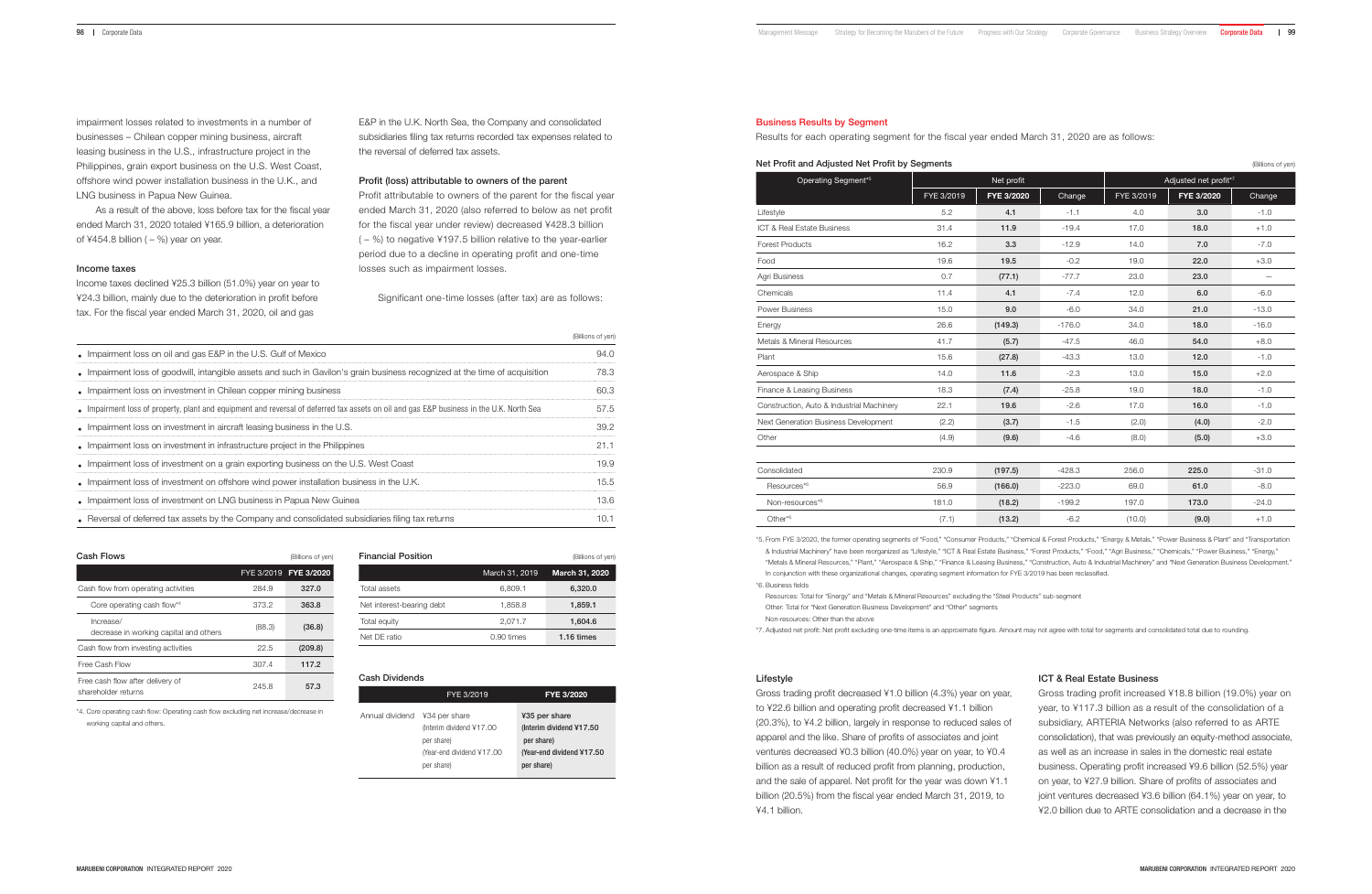profit of a Chinese real estate sales business. Net profit for the year, including the above, decreased ¥19.4 billion (61.9%) from the fiscal year ended March 31, 2019, to ¥11.9 billion as a result of a loss related to the reinsurance business and the non-recurrence of a year-earlier mark-to-market valuation gain on ARTE consolidation.

# Forest Products

Gross trading profit decreased ¥8.7 billion (21.2%) year on year, to ¥32.4 billion as a result of worsened pulp market prices and the like. Operating profit decreased ¥8.1 billion (41.0%) year on year, to ¥11.7 billion. Share of profits of associates and joint ventures decreased ¥3.6 billion ( - %) year on year, to negative ¥1.2 billion as a result of an impairment loss on part of a plant for production on an equity-method associate and the effect from deconsolidation of an equity-method associate a year earlier. In addition to the above, as a result of the reversal of deferred tax assets of a MUSI pulp project, net profit for the year decreased ¥12.9 billion (79.7%) from the fiscal year ended March 31, 2019, to ¥3.3 billion.

### Food

Gross trading profit increased ¥4.4 billion (4.5%) year on year, to ¥102.3 billion, as a result of improved margins in grain trading and the like. In addition, operating profit increased ¥7.8 billion (32.6%) year on year, to ¥31.6 billion as a result of a decrease in expenses. However, as a result of decreased profit from the deterioration of foreign exchange rates and an impairment loss on property, plant and equipment of a North American wild salmon trout business and the like, net profit for the year decreased ¥0.2 billion (0.9%) from the fiscal year ended March 31, 2019, to ¥19.5 billion.

# Agri Business

Gross trading profit decreased ¥16.0 billion (8.7%) year on year, to ¥169.1 billion, as a result of a profit decrease in Gavilon due to poor weather conditions and deteriorated market conditions of fertilizers and the like. Operating profit decreased ¥15.9 billion (36.9%) year on year, to ¥27.2 billion. There was a year-earlier impairment loss for share of profits of associates and joint ventures in connection with an investment in a grain export business on the U.S. West Coast. Another impairment loss on the same business was recognized for the fiscal year ended March 31, 2020 as a result of a reevaluation of the business plan for the future, which took into consideration the current deterioration in the

business environment. Net profit for the year, including the above, decreased ¥77.7 billion  $(-%)$  from the fiscal year ended March 31, 2019, to negative ¥77.1 billion, as a result of the impairment losses from goodwill and intangible assets recognized at the time of acquisition of Gavilon's grain business, and a loss on prior-year adjustments related to inappropriate transactions within the Italy and Spain business of Gavilon.

# Chemicals

Gross trading profit decreased ¥10.0 billion (25.1%) year on year, to ¥29.9 billion, largely as a result of declined margins in petrochemical products and decrease in the handling volume of the feed additive business. Operating profit deceased ¥11.4 billion (68.0%) year on year, to ¥5.4 billion as a result of an increase in provision for doubtful accounts and the like. Net profit for the year decreased ¥7.4 billion (64.3%) from the fiscal year ended March 31, 2019, to ¥4.1 billion as a result.

# Power Business

Gross trading profit decreased ¥6.9 billion (22.7%) year on year, to ¥23.6 billion, as a result of declined profits in the U.K. electricity wholesaling/retailing business and the like. The operating loss worsened ¥3.7 billion ( - %) year on year, to ¥13.9 billion. Share of profits of associates and joint ventures increased ¥14.2 billion (398.1%) year on year, to ¥17.8 billion as a result of the non-recurrence of a year-earlier impairment loss on investment in the power generating business in Singapore and the like, which offset an impairment loss on investment in the offshore wind power installation business in the U.K. and the like. However, net profit for the year decreased ¥6.0 billion (40.2%) from the fiscal year ended March 31, 2019, to ¥9.0 billion, as a result of the non-recurrence of a gain recognized in the year-earlier period on the sale of a domestic power generating business.

# Energy

Gross trading profit decreased ¥17.7 billion (32.2%) year on year, to ¥37.3 billion, as a result of the fall in prices and the like in the oil and gas E&P business as well as decreased profit in the oil & gas trading business. Operating profit decreased ¥16.7 billion (83.3%) year on year, to ¥3.3 billion. Share of profits of associates and joint ventures decreased ¥14.2 billion ( - %) year on year, to negative ¥13.2 billion as a result of an impairment loss on investment in the LNG business in Papua New Guinea and the like. Net profit for the year, including the above, decreased ¥176.0 billion ( - %) from the fiscal year

ended March 31, 2019, to negative ¥149.3 billion, as a result of the impairment loss from property, plant and equipment in the oil and gas E&P busines in the U.S. Gulf of Mexico, as well as an impairment loss on property, plant and equipment, and reversal of deferred tax assets in the oil and gas E&P business in the U.K. North Sea and the like.

## Metals & Mineral Resources

Gross trading profit decreased ¥2.3 billion (6.9%) year on year, to ¥30.4 billion, as a result of falling prices and the like in the Australian coal business. Operating profit decreased ¥2.0 billion (14.3%) year on year, to ¥11.7 billion. Share of profits of associates and joint ventures decreased ¥57.6 billion ( - %) year on year, to negative ¥16.5 billion as a result of an impairment loss on investment in the Chilean copper mining business, which offset the profit increase in an Australian iron ore business. As a result, net profit for the year decreased ¥47.5 billion ( - %) from the fiscal year ended March 31, 2019, to negative ¥5.7 billion.

# Plant

Gross trading profit decreased ¥0.7 billion (4.8%) year on year, to ¥14.1 billion, as a result of a decrease in the handling volume of an overseas plant project. The operating loss worsened ¥1.2 billion ( - %) year on year, to ¥4.5 billion. Share of profits of associates and joint ventures decreased ¥34.1 billion ( - %) year on year, to negative ¥16.6 billion as a result of impairment losses on investment in the infrastructure business in the Philippines as well as the North American oil and gas E&P-related business and the like. Net profit, including the above, worsened ¥43.3 billion ( - %) year on year, to negative ¥27.8 billion, due to a loss on the overseas infrastructure business and the like.

### Aerospace & Ship

Gross trading profit increased ¥2.8 billion (12.1%) year on year, to ¥26.2 billion, mainly due to an increase in ship-related business earnings and the like. Operating profit increased ¥2.8 billion (24.4%) year on year, to ¥14.1 billion. Share of profits of associates and joint ventures decreased ¥2.2 billion (44.2%) year on year, to ¥2.8 billion as a result of an impairment loss on investment in an offshore wind power installation business in the U.K., which offset the profit increase in a ship-related business. Consequently, net profit for the year decreased ¥2.3 billion (16.8%) from the fiscal year ended March 31, 2019, to ¥11.6 billion.

#### Finance & Leasing Business

Gross trading profit remained almost unchanged year on year, while operating profit decreased ¥1.5 billion ( - %) year on year, to negative ¥0.5 billion as a result of an increase in expenses. Share of profits of associates and joint ventures worsened ¥42.4 billion ( - %) year on year, to negative ¥20.1 billion as a result of an impairment loss on investment in the aircraft leasing business in the U.S., which offset an increase in profit from the automotive sales finance business. Net profit for the year worsened ¥25.8 billion ( - %) from the fiscal year ended March 31, 2019, to negative ¥7.4 billion, as a result of the worsening of share of profits of associates and joint ventures, which offset a gain from sale of securities by a partial sale of leasing and rental of refrigerated trailers in the U.S.

# Construction, Auto & Industrial Machinery

Gross trading profit increased ¥3.1 billion (3.6%) year on year, to ¥89.6 billion, as a result of profit growth in the automotiverelated business, construction machinery sales business and tire, rubber materials business, and the like. Operating profit increased ¥1.3 billion (7.2%) year on year to ¥20.0 billion. Share of profits of associates and joint ventures decreased ¥2.6 billion (30.5%) year on year, to ¥6.0 billion as a result of the non-recurrence of a gain recognized in the year-earlier period on the sale of a domestic power generating business and the like. As a result, net profit for the year decreased ¥2.6 billion (11.6%) from the fiscal year ended March 31, 2019, to ¥19.6 billion.

# Next-Generation Business Development

Operating loss worsened ¥2.3 billion ( - %) year on year, to ¥4.4 billion as a result of an increase in expenses such as personnel and research expenses for the creation and development of new business models. As a result, net loss for the year worsened ¥1.5 billion ( - %) from the fiscal year ended March 31, 2019, to ¥3.7 billion.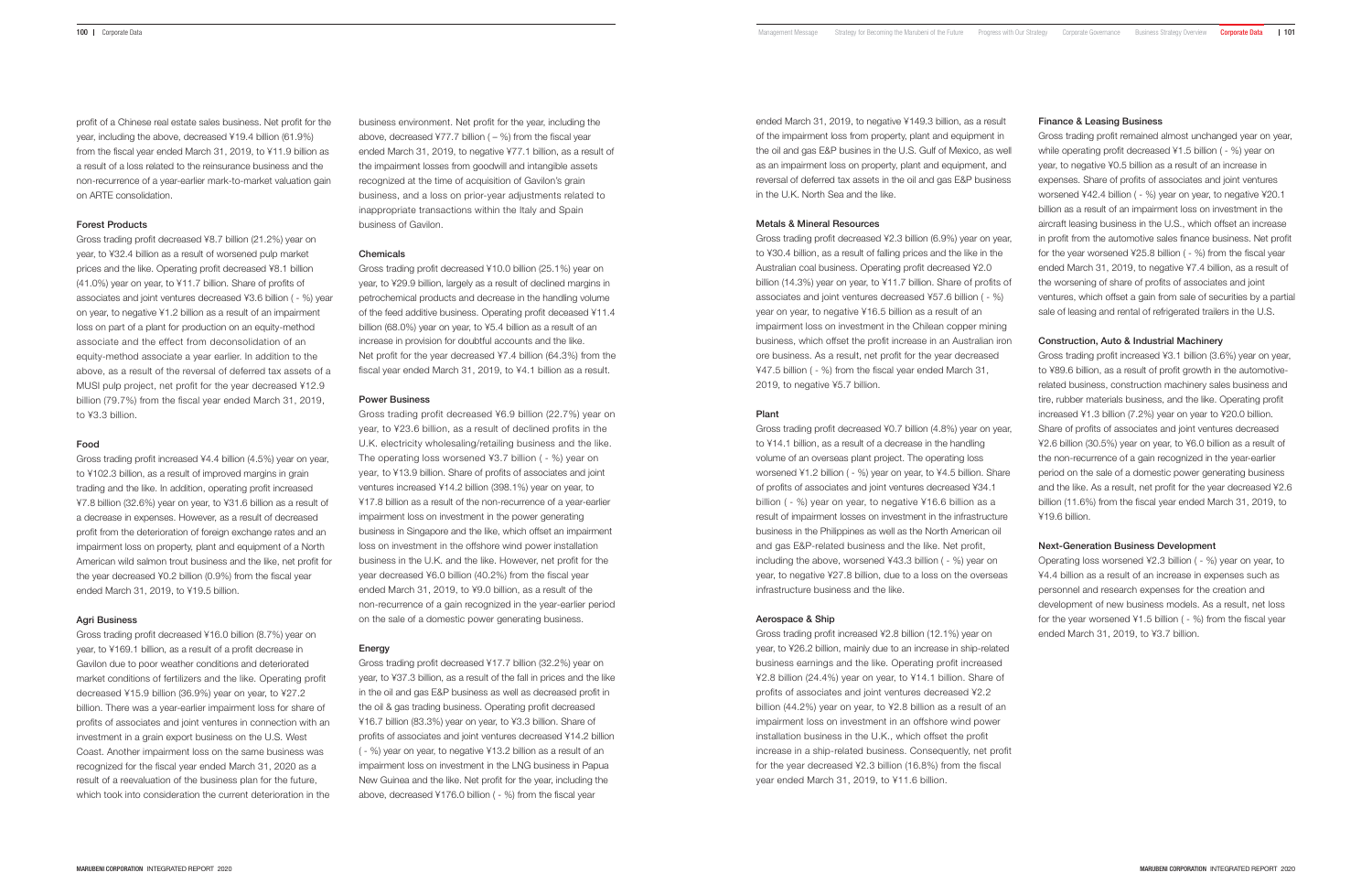# Net Profit of Major Group Companies

As for the category of Group companies, consolidated subsidiaries are described as "Consolidated" and associate companies accounted for using the equity-method as "Equity method."

| Company Name                         | Consolidated/<br>Equity method | Equity<br>Portion        | <b>FYE</b><br>3/2019 | <b>FYE</b><br>3/2020 | Change  | (Billions of yen)<br>Description of business                                                                                                          |
|--------------------------------------|--------------------------------|--------------------------|----------------------|----------------------|---------|-------------------------------------------------------------------------------------------------------------------------------------------------------|
| <b>Lifestyle Division</b>            |                                |                          |                      |                      |         |                                                                                                                                                       |
| Marubeni Fashion Link                | Consolidated                   | 100%                     | 1.0                  | 0.9                  | $-0.1$  | Planning, manufacturing and sale of apparel and goods                                                                                                 |
| Marubeni Intex                       | Consolidated                   | 100%                     | 1.1                  | 1.2                  | $+0.1$  | Sale of industrial materials, lifestyle materials and products                                                                                        |
| Saide Tekstil Sanayi ve Ticaret      | Equity method                  | 45.5%                    | 0.3                  | 0.1                  | $-0.3$  | Planning, manufacturing and sale of apparel and goods                                                                                                 |
| ICT & Real Estate Business Division  |                                |                          |                      |                      |         |                                                                                                                                                       |
| Marubeni Information Systems         | Consolidated                   | 100%                     | 1.8                  | 1.7                  | $-0.0$  | IT solution provider for full range of IT lifecycle in every industry                                                                                 |
| Marubeni IT Solutions                | Consolidated                   | 80.0%                    | 0.7                  | 0.9                  | $+0.2$  | Sales planning of information and communication systems, design,<br>and development of software                                                       |
| MX Mobiling                          | Consolidated                   | 100%                     | 6.2                  | 6.6                  | $+0.4$  | Sales, repair and maintenance of mobile handsets and related equipment                                                                                |
| <b>ARTERIA Networks</b>              | Consolidated                   | 50.0%                    | 2.2                  | 2.2                  | $+0.1$  | Provision of various network services for businesses and condominiums                                                                                 |
| Marubeni Real Estate Management      | Consolidated                   | 100%                     | 1.2                  | 0.7                  | $-0.4$  | Leasing and subleasing of real estate, management of office buildings and<br>complex facilities                                                       |
| Marubeni Logistics                   | Consolidated                   | 100%                     | 1.0                  | 1.0                  | $+0.0$  | International combined transport operation (NVOCC), 3PL (Third-party Logistics),<br>ocean & air freight forwarding, consultancy relating to logistics |
| Marubeni Safenet                     | Consolidated                   | 100%                     | 0.5                  | 0.4                  | $-0.0$  | Insurance agency and lending business                                                                                                                 |
| <b>Forest Products Division</b>      |                                |                          |                      |                      |         |                                                                                                                                                       |
| <b>MUSI Pulp Project</b>             | Consolidated                   | TEL 85.1%<br>MHP 100%    | 6.2                  | (3.7)                | $-9.8$  | Forestry (Afforestation of hardwood), production and sales of pulp in Indonesia                                                                       |
| <b>WA Plantation Resources</b>       | Consolidated                   | 100%                     | 2.1                  | 1.6                  | $-0.5$  | Wood chip production and plantation in Australia                                                                                                      |
| Koa Kogyo                            | Consolidated                   | 80.0%                    | 1.1                  | 2.0                  | $+1.0$  | Manufacture and sale of corrugating medium and linerboard                                                                                             |
| Fukuyama Paper                       | Consolidated                   | 55.0%                    | 0.9                  | 1.3                  | $+0.4$  | Manufacture and sale of corrugating medium and core board                                                                                             |
| Marubeni Pulp & Paper                | Consolidated                   | 100%                     | 2.1                  | 2.3                  | $+0.3$  | Sale of paper products                                                                                                                                |
| Marusumi Paper                       | Equity method                  | 32.2%                    | (0.3)                | (1.5)                | $-1.2$  | Manufacture and sale of paper                                                                                                                         |
| <b>Food Division</b>                 |                                |                          |                      |                      |         |                                                                                                                                                       |
| Yamaboshiya                          | Consolidated                   | 75.6%                    | 1.4                  | 1.3                  | $-0.0$  | Wholesale of confectionery products to mass-retail and convenience stores                                                                             |
| United Super Markets Holdings Inc.*1 |                                | $\overline{\phantom{0}}$ | 0.8                  | 0.2                  | $-0.5$  | Supermarket operators in the Tokyo metropolitan area                                                                                                  |
| Cia.Iguacu de Cafe Soluvel           | Consolidated                   | 100%                     | 1.2                  | 0.8                  | $-0.3$  | Manufacturing and sale of instant coffee                                                                                                              |
| Marubeni Foods                       | Consolidated                   | 100%                     | 0.7                  | 0.7                  | $+0.0$  | Imports, exports and sales of food products                                                                                                           |
| Benirei                              | Consolidated                   | 98.8%                    | 0.6                  | 0.3                  | $-0.2$  | Wholesale of seafood products and warehousing                                                                                                         |
| Creekstone Holding                   | Consolidated                   | 100%                     | 2.5                  | 4.3                  | $+1.8$  | Holding company of Creekstone Farms Premium Beef LLC, which conducts production,<br>processing and sales of beef, etc.                                |
| <b>Wellfam Foods</b>                 | Consolidated                   | 100%                     | 3.4                  | 2.4                  | $-1.0$  | Marketing of livestock, meats and processed products                                                                                                  |
| Rangers Valley Cattle Station        | Consolidated                   | 100%                     | (0.1)                | 0.9                  | $+1.0$  | Cattle raising and beef sales business in Australia                                                                                                   |
| S FOODS*2                            | Equity method                  | 15.3%                    | 1.1                  | 1.0                  | $-0.1$  | Wholesale, retail, and restaurant business of meats                                                                                                   |
| Marubeni Nisshin Feed                | Consolidated                   | 60.0%                    | 1.4                  | 1.8                  | $+0.4$  | Manufacture and sales of livestock feed                                                                                                               |
| Pacific Grain Terminal               | Consolidated                   | 78.4%                    | 0.7                  | 0.6                  | $-0.1$  | Warehousing, stevedoring and transportation operations                                                                                                |
| The Nisshin OilliO Group*2           | Equity method                  | 15.6%                    | 1.4                  | 1.3                  | $-0.1$  | Processing and sale of edible oil business                                                                                                            |
| <b>Agri Business Division</b>        |                                |                          |                      |                      |         |                                                                                                                                                       |
| Helena                               | Consolidated                   | 100%                     | 23.0                 | 24.9                 | $+1.9$  | Sales of agricultural materials and provision of various services in the U.S.                                                                         |
| Gavilon Agriculture Investment       |                                |                          | (4.7)                | (87.9)               | $-83.2$ |                                                                                                                                                       |
| <b>Grain Business</b>                | Consolidated                   | 100%                     | (6.8)                | (87.5)               | $-80.7$ | Parent company of Gavilon Group (collection/sales of grain, fertilizer, etc.)                                                                         |
| <b>Fertilizer Business</b>           |                                |                          | 2.1                  | (0.4)                | $-2.5$  |                                                                                                                                                       |
| Columbia Grain International         | Consolidated                   | 100%                     | (11.1)               | (9.0)                | $+2.1$  | Collection, storage, exporting and domestic sales of grain produced in North America                                                                  |

| (Billions of yen) | Company Name<br><b>Chemicals Division</b>          | Consolidated/<br>Equity method | Equity<br>Portion        | FYE.<br>3/2019 | <b>FYE</b><br>3/2020 | Change  | (Billions of yen)<br>Description of business                                                                                                                                             |
|-------------------|----------------------------------------------------|--------------------------------|--------------------------|----------------|----------------------|---------|------------------------------------------------------------------------------------------------------------------------------------------------------------------------------------------|
|                   | Marubeni Plax                                      | Consolidated                   | 100%                     | 0.9            | 0.8                  | $-0.1$  | Sales and foreign trade of plastic products and resins                                                                                                                                   |
|                   | Olympus Holding (Orffa)                            | Consolidated                   | $\overline{\phantom{a}}$ | 1.4            | 0.4                  | $-1.0$  | Sales of feed additives                                                                                                                                                                  |
|                   | Marubeni Chemix                                    | Consolidated                   | 100%                     | 1.1            | 0.9                  | -0.2    | Sales and foreign trade of organic chemicals and fine chemicals                                                                                                                          |
|                   | <b>Power Business Division</b>                     |                                |                          |                |                      |         |                                                                                                                                                                                          |
|                   | Overseas IPP Projects*3                            | -                              | $\overline{\phantom{m}}$ | 10.2           | 30.1                 | $+19.9$ | Overseas power generation                                                                                                                                                                |
|                   | SmartestEnergy                                     | Consolidated                   | 100%                     | 2.1            | (0.8)                | -2.9    | Electricity aggregation and retail business in the U.K.                                                                                                                                  |
|                   | <b>Energy Division</b>                             |                                |                          |                |                      |         |                                                                                                                                                                                          |
|                   | <b>LNG Projects</b>                                | -                              | $\overline{\phantom{m}}$ | 15.5           | 6.9                  | -8.6    | Liquefaction of natural gas in overseas                                                                                                                                                  |
| d                 | <b>ENEOS GLOBE</b>                                 | Equity method                  | 20.0%                    | 0.9            | 0.6                  | -0.3    | Import and sale of LPG, and sale of new energy-related equipment                                                                                                                         |
| ogistics),        | <b>MIECO</b>                                       | Consolidated                   | 100%                     | 7.0            | 3.3                  | -3.7    | Sale of all types of petroleum products and natural gas                                                                                                                                  |
|                   | Oil & Gas E&P                                      | Consolidated                   | 100%                     | (12.2)         | (164.1)              | -151.9  | Total of oil and gas interests at Gulf of Mexico (U.S.), North Sea (U.K.), Indian Sea                                                                                                    |
|                   | <b>Metals &amp; Mineral Resources Division</b>     |                                |                          |                |                      |         |                                                                                                                                                                                          |
| nesia             | Marubeni Coal                                      | Consolidated                   | 100%                     | 25.4           | 25.2                 | $-0.3$  | Investment in coal mines in Australia                                                                                                                                                    |
|                   | Roy Hill Iron Ore Project                          | Equity method                  | 15.0%                    | 2.9            | 15.4                 | $+12.5$ | Investment in iron ore mine in Australia                                                                                                                                                 |
|                   | Marubeni LP Holding                                | Consolidated                   | 100%                     | 7.0            | (59.5)               | -66.6   | Investment in copper mines in Chile                                                                                                                                                      |
|                   | Marubeni Aluminium Australia                       | Consolidated                   | 100%                     | (4.2)          | (0.4)                | $+3.7$  | Refining and sales of aluminum ingots in Australia                                                                                                                                       |
|                   | Marubeni Metals & Minerals (Canada)                | Consolidated                   | 100%                     | (0.6)          | 2.8                  | $+3.4$  | Refining and sales of aluminum ingots in Canada                                                                                                                                          |
|                   | Marubeni-Itochu Steel                              | Equity method                  | 50.0%                    | 12.1           | 11.2                 | -0.9    | Sales and business management of steel products                                                                                                                                          |
|                   | <b>Plant Division</b>                              |                                |                          |                |                      |         |                                                                                                                                                                                          |
|                   | FPSO Projects*4                                    | $\overline{\phantom{0}}$       | $\overline{\phantom{m}}$ | 3.9            | 1.6                  | -2.3    | FPSO project investment and management                                                                                                                                                   |
| es                | Overseas Water and Wastewater Services*5           |                                |                          | 4.3            | (18.3)               | $-22.6$ | Overseas water and wastewater services                                                                                                                                                   |
|                   | Aerospace & Ship Division                          |                                |                          |                |                      |         |                                                                                                                                                                                          |
|                   | Marubeni Aviation Parts Trading                    | Consolidated                   | 100%                     | 0.9            | 2.6                  | $+1.6$  | Investment in aircraft parts trading business in the U.S.                                                                                                                                |
|                   | Finance & Leasing Business Division                |                                |                          |                |                      |         |                                                                                                                                                                                          |
| cts production,   | MAI Holding (Westlake)                             | Consolidated                   | 100%                     | 7.6            | 11.0                 | $+3.4$  | Investment in used car retail financing businesses in the U.S.                                                                                                                           |
|                   | PLM Fleet*6                                        | Equity method                  | 50.0%                    | 2.5            | 14.1                 | $+11.6$ | Leasing and rental of refrigerated trailers in the U.S.                                                                                                                                  |
|                   | Marubeni SuMiT Rail Transport                      | Equity method 50.0%            |                          | 1.1            | 1.1                  | $+0.0$  | Investment in railcar leasing business in the U.S.                                                                                                                                       |
|                   | Aircastle Business*7                               | Equity method                  | $\overline{\phantom{m}}$ | 7.3            | (39.8)               | $-47.1$ | Aircraft operating lease business in the U.S.                                                                                                                                            |
|                   | Construction, Auto & Industrial Machinery Division |                                |                          |                |                      |         |                                                                                                                                                                                          |
|                   | Automotive Aftermarket Business                    | $\qquad \qquad -$              | $\overline{\phantom{m}}$ | 1.7            | 2.0                  | $+0.3$  | Automotive aftermarket business in the U.S.                                                                                                                                              |
|                   | Marubeni Auto Investment (U.K.)                    | Consolidated                   | 100%                     | 1.1            | 0.7                  | $-0.4$  | Investment in retail sales business of automobiles in the U.K.                                                                                                                           |
|                   | <b>B-Quik</b>                                      | Consolidated                   | 90.0%                    | 2.2            | 2.3                  | $+0.1$  | Tire retailer in the ASEAN                                                                                                                                                               |
|                   | Marubeni Techno-Systems                            | Consolidated                   | 100%                     | 1.3            | 2.0                  | $+0.6$  | Sale, export and import of industrial machinery                                                                                                                                          |
|                   | Kono Electronics                                   | Consolidated                   | 100%                     | 0.6            | 0.5                  | $-0.1$  | Sales of electrical equipment connecting parts and materials                                                                                                                             |
|                   |                                                    |                                |                          |                |                      |         | *1. We hold outstanding shares of this company through a holding company. Stated figures that are multiplications of disclosed figures of this company and our equity portion, are shown |

for reference. Adjustments of accounting standard variances have been applied to our IFRS consolidated statements.

\*2. Stated figures that are multiplications of disclosed figures of this company and our equity portion, are shown for reference. Adjustments of accounting standard variances have been applied to our IFRS consolidated statements.

\*3. Total of share of profits of associates and joint ventures of our overseas IPP business.

\*4. Total profits of consolidated subsidiaries and share of associates and joint ventures of our FPSO projects.

\*5. Total profits of consolidated subsidiaries and share of associates and joint ventures of our overseas water and wastewater services.

\*6. Completed transfer of equity interests (100%  $\rightarrow$  50%) on March 30, 2020. Listed figures of consolidated net profit for FYE 3/2019 and 3/2020 are figures before the transfer

(former MAC Trailer Leasing (PLM), 100% consolidated).

\*7. Completed additional acquisition (29% 75%) on March 27, 2020. Listed figures of consolidated net profit for FYE 3/2019 and 3/2020 are both figures before the additional acquisition, including the impairment loss recognized in FYE3/2020.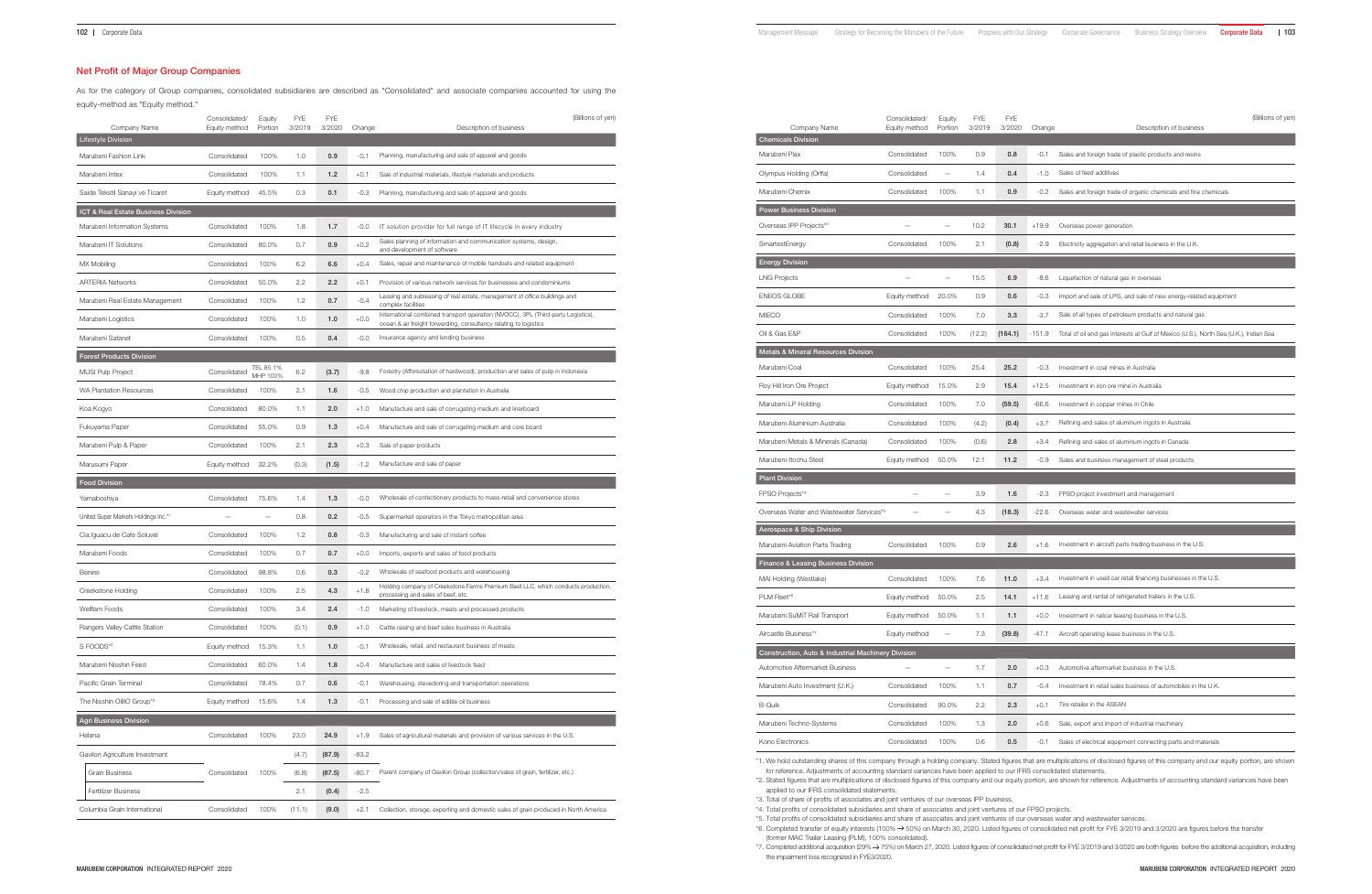Major risks that could have a serious impact on investor decisions associated with the business operations and other activities of Marubeni Corporation and its consolidated subsidiaries are outlined below. The risks discussed, however, are not inclusive of the full range of possible risks faced in the broad range of activities engaged in by the Group. Any number of additional risks other than those discussed below could also impact business performance. Forward-looking statements with respect to the risks discussed below reflect the reasonable judgment of the Company's management based on information available as of March 31, 2020.

#### Impact of the Spread of COVID-19

The spread of COVID-19 is likely to have various impacts on the Group, which is conducting multifaceted businesses in diverse fields. For the finance & leasing business, transportation-related businesses, and businesses concerning oil and gas E&P and iron ore, coal, and copper mining, the impacts of COVID-19 will likely be complex and unavoidable. On the other hand, the stable earnings-type businesses, such as the power and infrastructure business, and the lifeline-related businesses essential for daily life, such as the agriculture and the food-related businesses, are expected to contribute to the Company's earnings. The trade businesses, such as chemicals and energy businesses, which support all industries, are likely to experience a decrease in profit because of declining trading volume, but are expected to continue to contribute to the Company's earnings. These forecasts are based on the assumption that although the spread of COVID-19 would peak during the first half of the fiscal year ending March 31, 2021, and henceforth gradually end, ample amount of time would be required for the global economy to return to a recovery trend. Specifically, it is assumed that the recovery will be moderate even after the second half of the fiscal year ending March 31, 2021, and the impact of economic stagnation will remain until the fiscal year ending March 31, 2022.

In an environment where exchange rates, resource prices and other financial and commodity market variables remain prone to substantial volatility, Marubeni practices integrated risk management from a macro view that spans the entire Group. Its integrated risk management encompasses all of its Group assets, classifying by exposure risk attributes, such as market risk, credit risk and investment risk, and quantifying the maximum risk amount using the VaR (Value at Risk) method that takes into account the diversification effect and the correlation coefficient. Marubeni then confirms that the exposure is within the range of its total equity, which represents its risk-bearing capacity.

#### Risk Management Policy

In conducting their diverse business activities, Marubeni and its consolidated subsidiaries manage risks through a multifaceted approach, encompassing micro and macro as well as quantitative and qualitative perspectives. For each of these approaches, Marubeni has in place a basic policy for risk management and internal rules and has established the organizations, management systems, and management methods to carry out those policies.

**P** Please refer to Concerning the Decision-making Processes for New Investments and Asset Recycling on P.37.

Incorporating a micro focus on individual risk, Marubeni and its consolidated subsidiaries make decisions on certain matters (e.g., investments, credit extensions) through a consensus-based decision-making process. Highly material investments are monitored more closely to facilitate early problem detection and corrective action. The Investment and Credit Committee, Corporate Management Committee and the Board of Directors periodically receive reports on the current status of investments. The strategic, growth and profit potential of these investments is examined, with necessary investments considered from a variety of multifaceted angles and the determination regarding whether to revise and move forward or withdraw made in accordance with the consensus-based decision-making process.

> Please refer to Concerning the Decision-making Processes for New Investments and Asset Recycling on P.37.

With regard to risks that are difficult to quantify (unquantifiable risks), such as compliance risk, Marubeni has put in place systems to prevent such risks from manifesting themselves in the form of improved corporate governance and internal control systems and an upgraded compliance system.

However, Marubeni and its consolidated subsidiaries' risk management framework may not be capable of fully dealing with all of the various risks that could arise in their

wide-ranging business activities today or in the future. In such an event, Marubeni and its consolidated subsidiaries' earnings performance and/or financial condition could be adversely affected.

To prevent credit risks from materializing, the Group sets credit limits, which represent the maximum limit of credit provided to any one customer, while carefully ascertaining the customer's credit standing, the profit margin of the transaction, strategic consistency and other factors. Operating within the range of that credit limit then serves as the basis of the Company's credit management.

In preparation for the incurrence of possible losses when credit risk becomes apparent, the Group establishes allowances for doubtful accounts based on the estimated amount of loss, an internal rating determined in accordance with the business partner's credit standing, collateral value, and other set factors. In the event of such losses, however, the Company cannot guarantee that actual losses will not exceed these established allowances.

#### Investment Risk

Marubeni and its consolidated subsidiaries, both independently and in collaboration with other companies, establish new companies and purchase existing enterprises in the course of their business operations. Most of these business investments require sizable amounts of capital. The Group may be unable to withdraw from such businesses in an optimal manner or time frame, in which case it would be obliged to commit additional capital.

In an effort to prevent the occurrence of risks associated with investments and other activities, Marubeni and its consolidated subsidiaries conduct extensive risk management, including checking the quantitative and qualitative aspects of new investments to determine whether the expected returns are commensurate with the risks involved. The checking process is based on investment standards established within the Company, such as internal rate of return (IRR), payback period, and PATRAC\*1. Nevertheless, a decline in the value of these investments or the necessity of additional expenditures of capital could adversely affect the Group's business results and financial condition.

PATRAC = Profit after tax - Risk assets (= required shareholders' equity) x  $10\%$ <sup>\*2</sup>

\*2 Hurdle rate based on cost of capital

# Business Risks

## Individual Risks

# Impact of Changes in the Global Economy and Industrial Structure on the Marubeni Group

The Company is a general trading company engaged in a wide range of business activities through bases in Japan and over 60 other countries. Examples include the production and procurement of primary commodities, as well as the manufacture and sale of finished goods, the provision of services and various commercial and investing activities in Japan and other countries and regions in many industrial fields.

Consequently, it is necessary for Marubeni to examine the impact on business activities and to respond to events that affect the global economy, as exemplified by U.S.-China trade friction, concerns over a slowdown in the Chinese economy, Brexit, Hong Kong demonstrations, the situation in the Middle East as well as natural disasters, such as typhoons, on business activities. The Company also works to develop new business models and revamp existing ones in response to changes in the industrial structure driven by technological innovation, such as AI, blockchain, and 5G services, and changes in and the diversification of values, including sustainability and decarbonization. A global economic downturn or slowdown or failure to adequately adapt to changes in the industrial structure could adversely affect the Company and its consolidated subsidiaries' operating activities, business results and/or financial condition.

# Credit Risks Regarding Business Partners

Marubeni and its consolidated subsidiaries extend credit to business partners in the form of accounts receivable, advances, loans, guarantees, and other means. In addition, as a part of its sales activities, the Group concludes merchandise supply, subcontracting, operational outsourcing, and other types of contracts with business partners. The incurrence of credit risk due to the inability of business partners to fulfill their credit obligations or a breach of contract by these business partners could adversely affect the Group's business results and financial condition.

<sup>\*1</sup> PATRAC (Profit After Tax less Risk Asset Cost): A performance indicator developed by Marubeni to measure the extent to which returns exceed a minimum risk-adjusted return target. Calculated based on the following formula.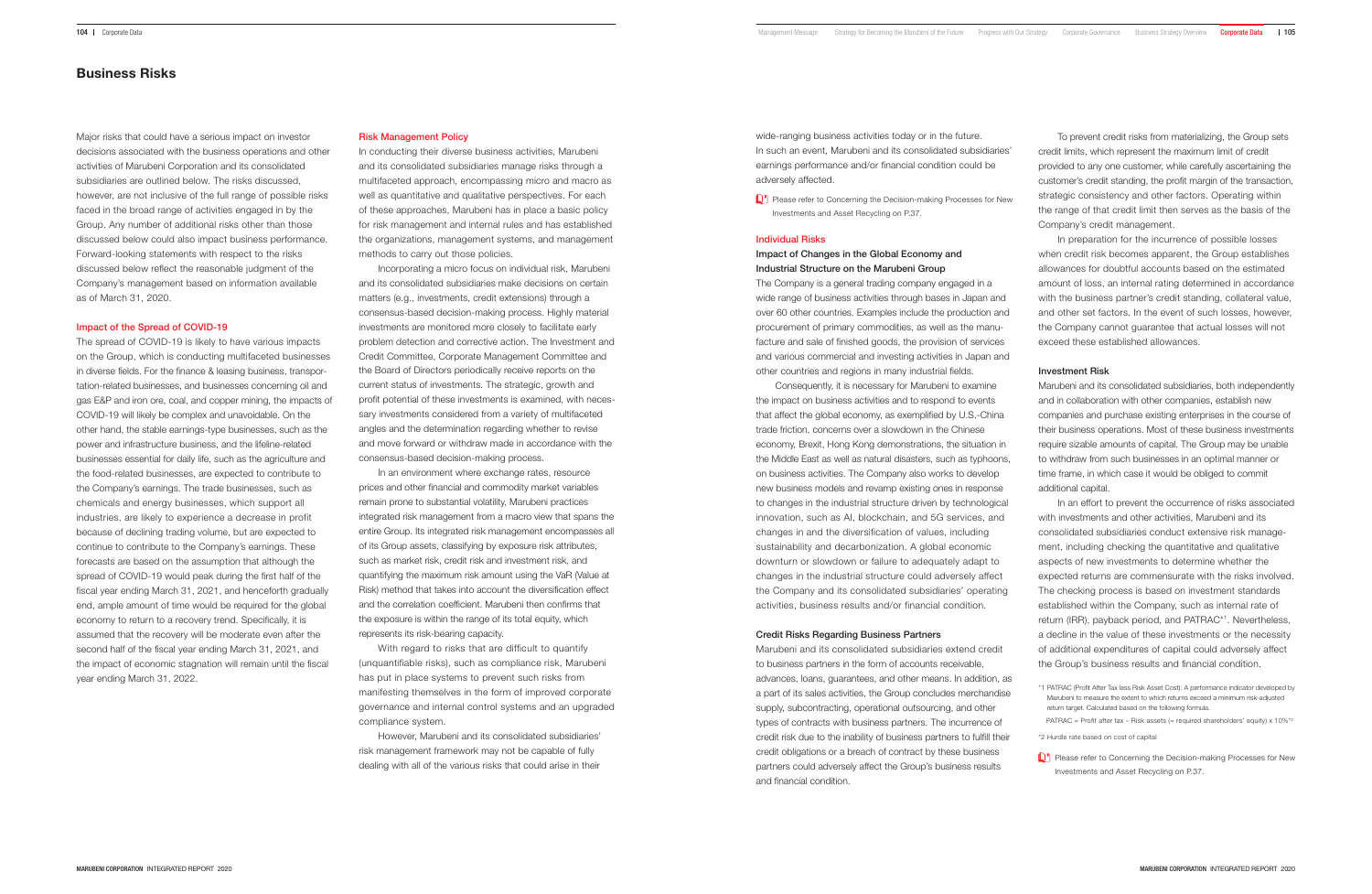## Ability to Procure Funds and Funding Cost

Marubeni and its consolidated subsidiaries engage in fund procurement with an emphasis on maintaining an optimal mix of funding in line with the requirements of their respective asset portfolios and ensuring liquidity. However, significant disruptions in major global capital markets, shortages of cash flows from operating activities, declining profitability, failure in asset-liability management, or a sharp downgrade in the credit rating of the Group by ratings agencies could constrain fund procurement or lead to an increase in funding cost, which could adversely affect the Group's business results and financial condition.

Please refer to the Message from the CFO on PP.34-36.

## Market Risks

Unless otherwise stated, in this section the amount of impact on the profit attributable to owners of the parent (hereinafter, profit) shown is the amount for the fiscal year ending March 31, 2021, calculated based on the Company's business results for the fiscal year ended March 31, 2020.

**1** Fluctuations in the Prices of Goods and Merchandise

Marubeni and its consolidated subsidiaries handle a variety of merchandise. With regard to certain merchandise, the Group enters into commodity futures transactions and/or forward transactions in order to mitigate the price fluctuation risk related to inventories, contracts, and scheduled contracts of such merchandise. However, price fluctuations especially in the commodities could adversely affect the Group's business results and financial condition. Such commodities include, but are not limited to the following:

- the grains, such as corn and wheat, and chicken handled by the Food Division
- the chemicals, such as ethylene and propylene, handled by the Chemicals Division
- the crude oil and gas handled by the Energy Division
- the non-ferrous metals handled by the Metals & Mineral Resources Division
- and the wood pulp handled by Forest Products Division

If the commodity price of copper fluctuates by US\$100 per ton, the impact on profit for the year is estimated to be about ¥1 billion per year. However, since profit for the year is affected by factors other than price fluctuations—production/ operational status, capital expenditure and operating expenditure associated with the maintenance of production and transportation facilities—there are cases in which it cannot be determined simply by the commodity price of copper.

### **2** Market Liquidity (Liquidity Risk)

Marubeni also utilizes vessels, such as dry bulk carriers and tankers, to transport these merchandises, and the market conditions for these vessels could also adversely affect the Group's business results and financial condition. To address

such price fluctuation risks in commodities trading and to avoid taking excessive risk exposure, Marubeni employs a position management framework to establish position limits on a commodity-by-commodity basis and to regularly monitor its compliance.

In addition to the effects of these price fluctuations in commodities trading, Marubeni and its consolidated subsidiaries participate in energy and natural resource exploration and production (E&P) businesses and other manufacturing businesses. Fluctuations in the markets of the products sold through these activities could adversely affect the Group's business results and financial condition. **<sup>3</sup>** Fluctuations in Foreign Currency Exchange Rates Marubeni and its consolidated subsidiaries conduct transactions in a variety of currencies and under a variety of terms. In order to mitigate the risk of exchange rate fluctuations associated with transactions, receivables, and liabilities denominated in foreign currencies, the Group enters into forward exchange contracts and other derivative transactions. Despite these measures, fluctuations in exchange rates could adversely affect the Group's business results and financial condition. In addition, the proportion of profits and losses of overseas consolidated subsidiaries and equity-method affiliates and dividends received from overseas businesses in net income is relatively high. Most of these earnings are denominated in foreign currencies, and our reporting currency is yen. Therefore, exchange rate fluctuations will affect the business performance and financial position of the Company and its consolidated subsidiaries. If the Japanese yen changes by 1 yen against the U.S. dollar, the impact on profit for the year is estimated to be about ¥600 million per year.

# **4** Fluctuations in Interest Rates

The effects of price fluctuations on the major products in the mineral resources and the oil and gas E&P businesses in which Marubeni and its consolidated subsidiaries participate are set out below.

If the commodity price of crude oil changes by US\$1 per barrel, the effect on profit for the year is estimated to be about ¥600 million per year. However, since profit for the year is affected by factors other than price fluctuations—including production/operation status, operating expenses, development expenses for drilling production wells, constructing production facilities, etc., exploration expenses, and abandonment expenses—there are cases in which it cannot be determined simply by the commodity price of crude oil.

# **6** Fluctuations in Values of Marketable Securities Subject to Market Volatility

Marubeni and its consolidated subsidiaries hold a variety of assets that are subject to market trading, including financial instruments. Financial market turmoil and other factors can cause the market liquidity of held assets to decline dramatically, a situation that could potentially trigger a precipitous drop in the value of held assets. Such an occurrence could adversely affect the Group's business results and financial condition.

Marubeni and its consolidated subsidiaries procure necessary business funds through borrowings from financial institutions, the issuance of corporate bonds, and other methods of procuring from capital markets. A large portion of floating rate liabilities is proportionate to operating assets that can counteract adverse impacts of interest rate fluctuations. However, interest rate fluctuation risks cannot be completely eliminated, and a certain degree of exposure remains.

Among the liabilities procured for interest-insensitive assets, such as investment securities and property, plant and equipment, the portion at procured floating rates is categorized as unhedged through the asset-liability management practices of Marubeni and its consolidated subsidiaries. Monitoring market movements in interest rates, the Group utilizes interest rate swaps and other measures to mitigate the risk of interest rate fluctuations.

There is no guarantee that the Group will be able to completely avoid interest rate risk, even after having implemented these management measures. Therefore, changes in market interest rates could adversely affect the Group's business results and financial condition.

To strengthen business relationships and for other purposes, Marubeni and its consolidated subsidiaries invest in marketable securities that are subject to market volatility. Such securities held by the Group carry the risk of fluctuations in original value due to changes in fair value. Drops in the fair value of these securities could adversely affect the Group's business results and financial condition.

# **6** Risks Regarding Employees' Retirement Benefits

 Marubeni and its consolidated subsidiaries' pension assets include domestic and foreign stocks and bonds. In the management of those assets, the internally established Pension Asset Management Committee conducts regular monitoring and constantly strives to maximize pension assets within the allowable risk range. However, sluggish performance in the securities markets could decrease the value of those assets beyond expectations, increase retirement benefit costs or require the accumulation of additional pension assets. In addition, the current value of defined benefit obligations is calculated based on assumptions, including those for discount rates and wage hikes, but if the actual values differ from those assumptions, the amount of defined benefit obligations may change. Such events could adversely affect the Group's business results and financial condition.

## Risks Associated with Long-lived Assets

Marubeni and its consolidated subsidiaries hold real estate, machinery and equipment, and other property, plant and equipment for sale and lease to third parties as well as for its own use. Moreover, to expand the business, the Group acquires shares and equity stakes in entities and is involved in the management of such entities. Such entities include those whose businesses require large amounts of capital expenditure, such as resource exploration and production businesses, and those in which the Company is involved through investment accounted for under the equity method (equity-method investment) without having a majority. Long-lived assets potentially have risks, including decline in asset value, irrecoverability of investment, and the incurring of an additional loss upon withdrawal.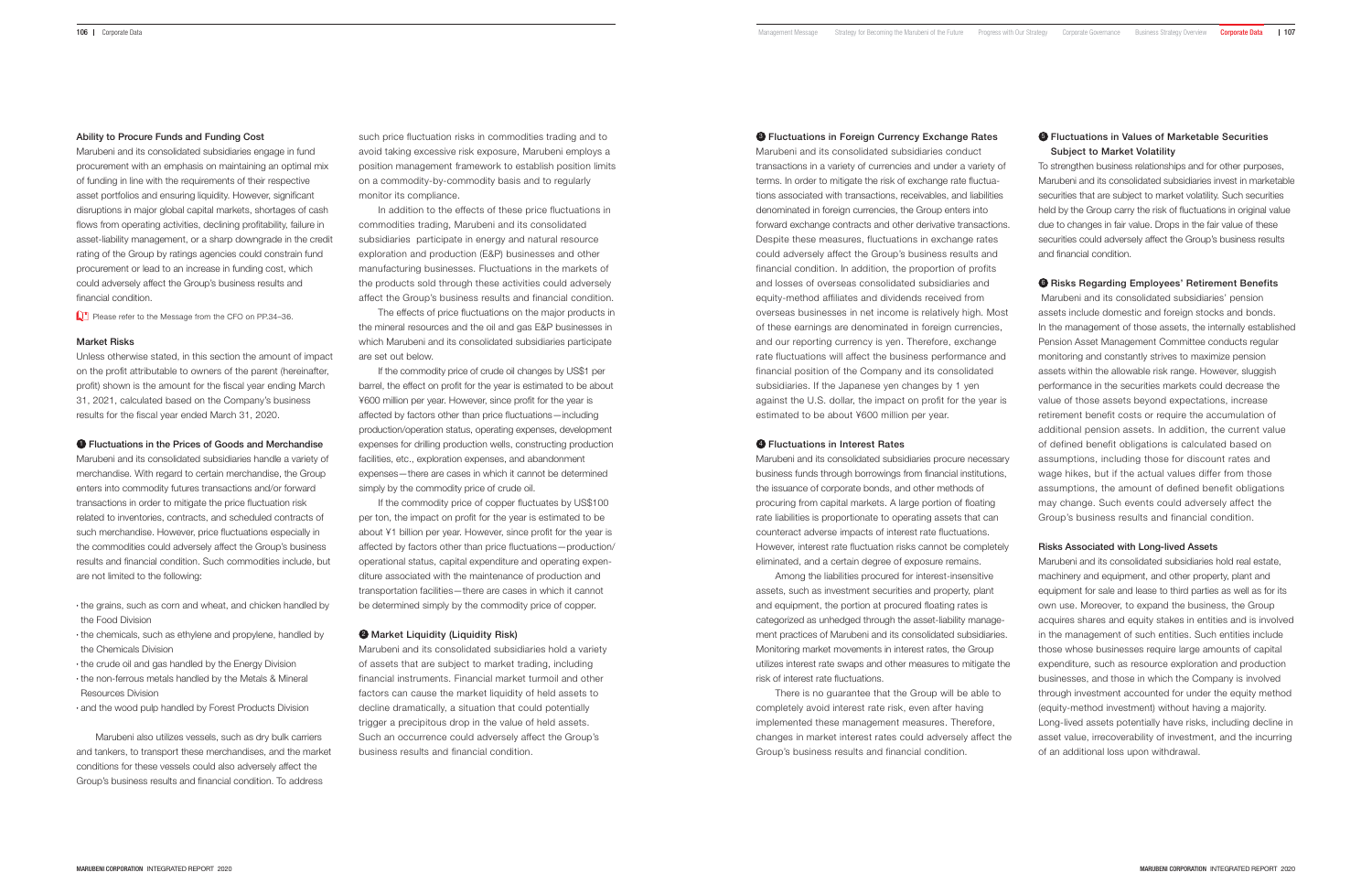Marubeni and its consolidated subsidiaries apply appropriate impairment accounting to such long-lived assets in a timely manner in accordance with IFRS. Nevertheless, a significant decline in asset value for reasons such as a future revision to the business plan or change of policy on the holding of such assets, may adversely affect the Group's business results and financial condition.

Moreover, Marubeni and its consolidated subsidiaries report a considerable amount of intangible assets, including goodwill, on its consolidated statement of financial position, as a result of acquisitions. In accordance with IFRS, periodic amortization is not applied to goodwill and intangible assets with indefinite useful lives. The Group consider that such goodwill and intangible assets appropriately reflect their business value and future economic benefits, which are expected to be obtainable when synergy from business combination is achieved in the future. However, if it is judged that expected results are unobtainable because of a change in the business environment or competition, or if a higher discount rate is to be applied, an impairment loss may be incurred and may adversely affect the Group's business results and financial condition.

#### <Investment in Resource Development Interests>

Concerning investment in resource development interests at the end of the fiscal year ended March 31, 2020, the financial exposure by product is as follows:

| Product(s)                   | Amount of exposure   | <b>Main assets</b>                                                                                |
|------------------------------|----------------------|---------------------------------------------------------------------------------------------------|
| Copper                       | Approx. ¥220 billion | Equity-method investments<br>(Chile)                                                              |
| Oil and gas                  | Approx. ¥120 billion | Property, plant and equipment<br>(the Gulf of Mexico, the U.S., the<br>North Sea. the U.K., etc.) |
| Iron ore                     | Approx. ¥120 billion | Equity-method investments<br>(Australia)                                                          |
| Coking coal                  | Approx. ¥50 billion  | Equity-method investments/<br>Property, plant and equipment<br>(Australia)                        |
| I NG                         | Approx. ¥50 billion  | Equity-method investments<br>(Papua New Guinea, etc.)/other<br>investments (Qatar, etc.)          |
| Aluminum                     | Approx. ¥30 billion  | Property, plant and equipment<br>(Canada, Australia)                                              |
| Resource<br>investment total | Approx. ¥600 billion |                                                                                                   |

Note: As they are displayed as approximate numbers, the total values may not match.

In the copper and iron ore businesses in which the Group is involved, the commodity prices, such as copper and iron ore prices, are subject to change due to factors that the Group cannot control, including but not limited to, worldwide supply/demand imbalance or supply/demand imbalance in each region, economic fluctuations, foreign currency exchange rate fluctuations, geopolitical situations, and the impact of the spread of COVID-19. The long-lived assets of the copper business in which the Group is involved consist mainly of equity-method investments (in Los Pelambres Copper Mine, Centinela Copper Mine, and Antucoya Copper Mine in Chile). The long-lived assets of the iron ore business consist mainly of equity-method investments (in Roy Hill Iron Mine in Australia).

With regard to investments in the oil and gas E&P businesses as well as the copper and iron ore businesses, which may have a significant impact on the business performance and financial condition of Marubeni and its consolidated subsidiaries, asset value fluctuations may be caused due to the factors listed below.

# Oil and Gas E&P Businesses

The prices of the oil and natural gas produced and sold by the oil and gas E&P businesses in which the Group is involved are subject to change due to factors that the Group cannot control, including but not limited to worldwide supply/demand imbalance or supply/demand imbalance in each region, economic fluctuations, inventory adjustments, foreign currency exchange rate fluctuations, the political and geopolitical situations in major oil-producing countries, and the impact of the spread of COVID-19.

Deposits, production output, operating expenses, development expenses for boring production wells, constructing production facilities, etc., exploration expenses, and expenses for mine closures, etc., and business plans that are based on assumptions of these items may be revised owing to product price fluctuations and technological and economic factors, as well as the policies of the partners leading the projects, the weather and the environment, procurement, financing, the impact of regulations by the authorities, etc.

# Copper and Iron Ore Businesses

The Group evaluates these equity-method investments based on the business plans formulated by the Group, using price forecasts, taking into consideration data provided by

third parties, market conditions, fundamentals, and other factors. However, in the event of fluctuations of product prices and production outputs, sharp increases in capital expenditure and operating expenditure associated with maintenance of production and transportation facilities, changes in the business environment, or an occurrence of operational problems attributable to infrastructure, such as electricity and water, the business plans may be revised.

#### <Investment in Aircastle>

Aircastle, an equity-method affiliated company of the Group, leases aircraft to airlines worldwide. Therefore, if air passenger demand deteriorates, if the solvency of the airlines deteriorates significantly due to sharp increases in fuel prices, foreign exchange rate fluctuations, etc., or they go bankrupt, or if lease rates decrease and the asset value of the aircraft owned by Aircastle significantly decreases, the business results and financial condition of Aircastle may be adversely affected.

Factors that could bring about a deterioration in air passenger demand include wars, terrorism, infectious diseases, natural disasters, and aircraft accidents. Moreover, airlines that are lessees of Aircastle are based in various countries worldwide and may be affected by changes in the local laws and regulations of the countries in which they are based or international laws and regulations and geopolitical risks such as economic sanctions. Regarding investment in Aircastle, the Group conducted an evaluation based on the business plan, assuming that growth of Aircastle will continue, supported by medium- to long-term growth of air passenger demand, while taking into consideration a temporary deterioration of financial performance due to the factors mentioned above. If aircraft demand remains sluggish for a long time owing to the spread of COVID-19, Aircastle's profitability deteriorates due to intensifying competition and a decline in the aircraft value in line with such a situation, and Aircastle's growth becomes slower than the Corporation's assumption, the business plan may be revised.

The Group's investment in Aircastle as of March 31, 2020 amounts to approximately ¥146.5 billion.

# <Projects that Include Contract Extension in the Business Plan>

The business plans of the Company and its consolidated subsidiaries may be premised on the extension of contracts, such as long-term sales contracts that have already been concluded after confirming appropriate probability in

consideration of the business environment at the time of formulation. However, since these assumptions are affected by a variety of factors, such as changes in the business environment, imbalances in supply and demand in the world or in regions, economic fluctuations, in reality it may not be possible to extend the contract, or the contract conditions after the extension may be worse than expected under the original business plan. As a result, a review of the business plan may cause a significant decline in asset value, which may adversely affect business results and the financial condition of the Company and its consolidated subsidiaries.

#### Laws and Regulations

The businesses of Marubeni and its consolidated subsidiaries are subject to a broad range of laws and regulations both in Japan and other applicable countries. Covering a wide range of fields, these laws and regulations include: permits and licenses relating to business and investment; regulations pertaining to exports and imports, including national security regulations; tariffs and various tax laws; unfair trade regulations, including antitrust laws; money laundering regulations; anti-corruption and bribery laws; and environmental protection laws. Examples of the main permits and licenses relating to business and investment in Japan include: the Act against Unjustifiable Premiums and Misleading Representation in the Lifestyle Division; the Building Lots and Buildings Transaction Business Act and the Telecommunications Business Act in the ICT and Real Estate Business Division; the Food Sanitation Act and the Act on Safety Assurance and Quality Improvement of Feeds in the Food Division; the Poisonous and Deleterious Substances Control Law in the Chemicals Division; the Electricity Business Act in the Power Business Division; the Oil Stockpiling Act in the Energy Division; the Civil Aeronautics Law and Marine Transportation Act in the Aerospace & Ship Division; and Act on Investment Trusts and Investment Corporations in the Finance & Leasing Business Division. The same or similar laws and regulations exist in other countries.

The Company regards compliance as not only compliance with laws and regulations, but also maintaining high ethical standards as a corporate citizen, meeting the expectations of all stakeholders, and fulfilling its social responsibility. The Company has established a Compliance Committee under the direct control of the President and CEO to implement compliance, including compliance with laws and regulations.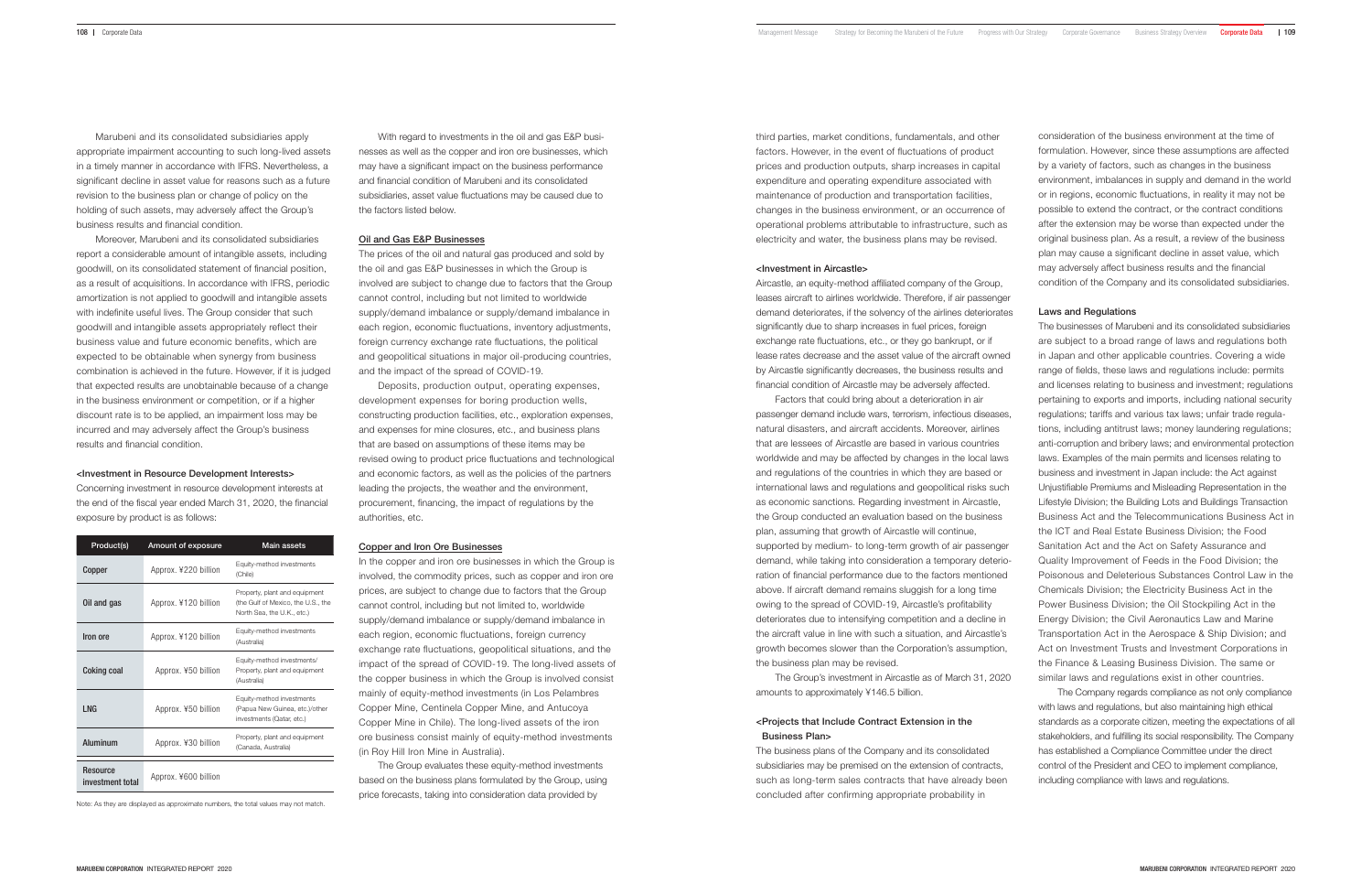However, depending on the country or region in which the Company or a consolidated subsidiary is operating, there are instances in which the legal system might not be fully functioning, and thus unanticipated changes in laws, regulations, and interpretations, the inconsistent application/interpretation of laws and regulations by regulatory authorities and judicial institutions or unilateral changes in their operation may occur. The businesses (including those based on completely new business models) conducted by the Company and its consolidated subsidiaries may also include business fields for which laws and regulations have not been adequately established. Although the Company and its consolidated subsidiaries thoroughly implement compliance risk management based on a risk-based approach, the possibility remains that compliance violations will occur due to an extremely wide range of business activities they conduct, and the compliance burden placed on them may increase. If a situation of this nature were to arise, punitive measures, including the interruption of operations, may be applied, which could lower the Company's credibility and adversely affect the Group's business results and financial condition.

Please refer to the Corporate Governance System on PP.50-65 for more details on the Compliance Committee.

#### <Tax System/Tax Risks>

In the course of business activities in Japan and overseas, the Group may be a party to litigation, disputes, and other legal proceedings (collectively, "Lawsuits"). When the Group is a party to Lawsuits, predicting the outcome is impossible given the inherent uncertainty of Lawsuits. Lawsuits may adversely affect the Group's business results and financial condition of the Group.

Since Marubeni and its consolidated subsidiaries are expanding a variety of business activities globally, they are obligated to pay taxes in Japan and other countries. Therefore, if taxation by the tax authorities of each country is strengthened and rule changes, such as the expansion of the tax base and to tax rates, are imposed, the amount of tax payable by the Company and its consolidated subsidiaries may increase.

The Company and its consolidated subsidiaries file appropriate tax returns in accordance with the tax laws of each country, but unanticipated taxation may occur due to differences in interpretation with the authorities of each country. If a taxation problem occurs, we will take measures, such as appointing an external expert to solve the problem, but the Company is unable to completely eliminate the possibility of additional taxation. In such an event, Marubeni and its consolidated subsidiaries' earnings performance and/or financial condition could be adversely affected.

#### Significant Lawsuits

**C<sup>+</sup>** Please refer to Sustainability Assessment and Human Rights Due Diligence on P.30 and Supply Chains Start with Consolidated Subsidiaries on P.31.

If a natural disaster—such as an earthquake, tsunami, excessive rainfall or a typhoon—were to occur, or were there to be an outbreak of an infectious disease, such as a new strain of influenza, in a country or region where the Company or a consolidated subsidiary is developing business activities, these events could cause injuries to employees and damage to and the loss of the Group's offices, facilities, and systems. These effects and disruption to public infrastructure, such as transport, telecommunications, water, gas, and electricity, would inhibit the normal business activities of Marubeni and its consolidated subsidiaries.

The Sugar Group, comprised of a group of Indonesian companies, filed a lawsuit against the Corporation, and the Supreme Court of Indonesia ("Supreme Court") ruled in favor of the Corporation in 2011 ("Previous Case"). However, Sugar Group filed another series of lawsuits against the Corporation in which substantially the same claims as those in the Previous Case were made ("South Jakarta Case" and "Gunung Sugih Case"). The Supreme Court ruled against the Corporation in the South Jakarta Case and the Gunung Sugih Case and the decisions by the Supreme Court are formally binding on the Corporation. However, the Corporation filed applications for judicial review before the Supreme Court concerning the South Jakarta Case and the Gunung Sugih Case and the Corporation is still pursuing these applications. Separately, the Corporation filed a lawsuit against Sugar Group to seek damages for, among other matters, reputational damages suffered by the Corporation caused by Sugar Group's torts ("New Case"). In response to the Corporation's claims in the New Case, Sugar Group filed a counterclaim against the Corporation seeking damages on the grounds that the Corporation's filing of the New Case allegedly constitutes a tort against Sugar Group ("Counterclaim"). The New Case is pending before the Central Jakarta District Court. Depending on developments in the South Jakarta Case and the Gunung Sugih Case (where the Supreme Court ruled against the Corporation) and the Counterclaim (which is pending before the Central Jakarta District Court) and judicial procedure, the Corporation might be obliged to pay damages based on the rulings against the Corporation, interest, and court costs (in whole or in part) and suffer losses which may adversely affect the Corporation's business results and financial condition. (Note)

- Please refer to Climate Change on PP.25-27.
- For more details on the Sustainability Management Committee please see Sustainability Promotion Committee on P.23.

#### Environmental Risk

Marubeni and its consolidated subsidiaries conduct business activities globally across a broad range of industries. In the event that environmental pollution, such as of the air, soil or water, arises as a result of these activities, this could result in business stoppage, pollution remediation expenses, and legal fees in response to litigation by local residents. In addition, the Group's social reputation could be damaged. In addition to having introduced an environmental management system in the year ended March 31, 2000, to cope with such environmental risks, the Company is working to assess the potential environmental burden and reduce environmental risk by conducting on-site inspections and document examinations at its consolidated subsidiaries and suppliers. In the event, however, that some form of environmental impact occurs, it could adversely affect the Group's business results and financial condition.

# Risks from Natural and Other Disasters

While every effort has been made to implement appropriate countermeasures, such as the formulation of business continuity plans, earthquake countermeasures, fire prevention drills, and the stockpiling of the necessary materiel, the potential for damage from and the impact of natural disasters cannot be completely mitigated. Consequently, there remains the possibility that such disasters could adversely affect the Group's business results and financial condition.

## Climate-related Risk

The Company and its consolidated subsidiaries engage in sales activities related to a wide range of global industrial fields. If physical risks were to arise, such as natural disasters and extreme weather of increased severity,

changes in precipitation and weather patterns, rising mean temperatures and rising sea levels due to climate change, these could adversely affect the Group's business results and financial condition. For example, crop failures due to changes in climate patterns and the paralysis of logistics functions due to extreme weather conditions could bring about a deterioration in earnings in the grain origination and agri-input businesses.

In addition, the transition to a decarbonized society carries with it the risk of greenhouse gas emission regulations, such as the introduction and strengthening of a carbon tax, and technological improvements or rapid development of renewable energy technologies. There is a possibility that this shift could adversely affect the business performance and financial condition of the Company and its consolidated subsidiaries, especially those engaged in fossil fuel-related business. The likelihood of these climate-related risks is largely dependent on the status of efforts to prevent climate change under the Paris Agreement.

Following the establishment of the Sustainability Management Committee under the direct control of the president, the Company is working to reduce the climaterelated risk. Among a host of initiatives, we have established business policies. This includes, as a general principle, no longer entering into any new coal-fired power generation businesses and cutting our coal-fired power net generation capacity as of March 31, 2019 in half by 2030.

However, if these efforts do not succeed, or if climate change progresses at a speed or scale that exceeds expectations, it could adversely affect the performance and financial condition of the Company and its consolidated subsidiaries.

#### Country Risks

As they conduct sales activities globally, the Company and its consolidated subsidiaries are exposed to a variety of country risks, such as changes in the political situation in the region/country concerned, the deterioration of social conditions, including terrorism/violent groups, changes in the economic environment, changes in the legal systems and policies related to sales activities as well as natural disasters. A deteriorating operating environment in these markets or regions could adversely affect the Group's business results and financial condition.

Note: The South Jakarta Case's defendants include Marubeni Europe PLC. Thus, the lawsuit may adversely affect Marubeni Europe's business results and financial condition.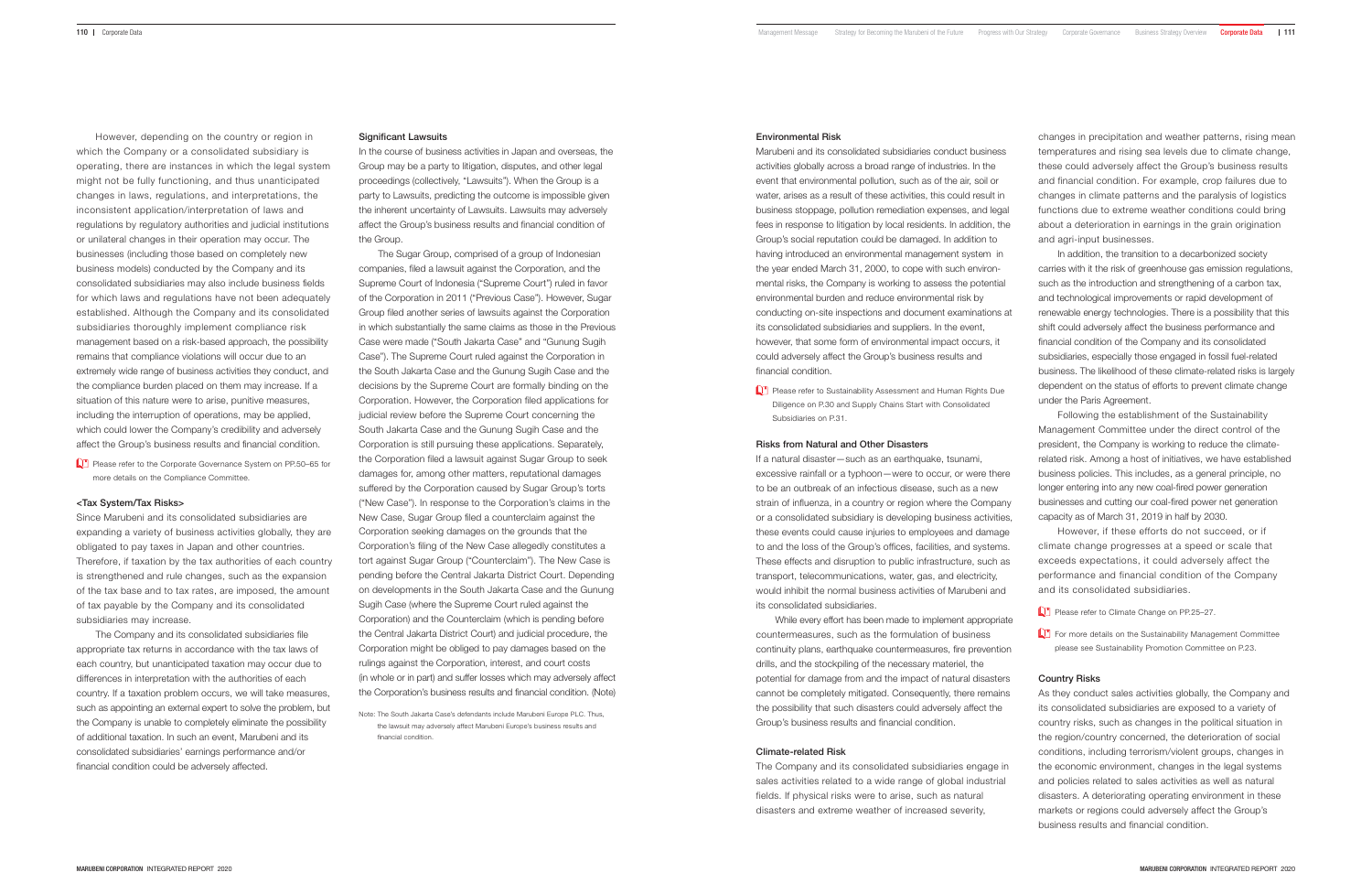Therefore, the Company assesses and classifies those countries in which operations are conducted according to their level of risk and has established country risk management criteria.

Under these criteria, the Company defines the policy for each country classification or country, quantifies the risk exposure for each country, and conducts management to prevent exposure concentration in a specific country classification or country.

In addition, when considering new investment projects, we have set investment criteria that take into consideration whether an appropriate risk-reward ratio will be obtained in accordance with the country classification or country risk of each country.

The Company also makes every effort to take appropriate risk hedging measures, such as taking out trade insurance, investment insurance or letter of guarantee via third parties, depending on the nature of the project.

The main exposures to country risk\* as of March 31, 2020, are as follows:

\* Of the assets held by Marubeni and its consolidated subsidiaries, the total amount of long-lived assets, such as long-term credit, fixed assets, and investments. Extracted countries with exposure of ¥100 billion or more.

It is, however, impossible to completely eliminate all possibility of, for example, unauthorized access from outside, the leakage of confidential/personal information due to computer virus intrusion, or IT service interruptions due to equipment/communication system malfunctions. In any one of these events, Marubeni and its consolidated subsidiaries' earnings performance and/or financial condition could be adversely affected.

| U.S.      | ¥846.6 billion   |
|-----------|------------------|
| Chile     | ¥259.2 billion   |
| Australia | ¥226.7 billion   |
| Indonesia | ¥167.4 billion   |
| Singapore | ¥136.7 billion   |
| U.K.      | $4101.4$ hillion |

# Risks Related to Information Systems and Information Security

The Company and its consolidated subsidiaries recognize as matters of priority the proper management of information assets and the ensuring of a high level of information security. Maintaining the relevant regulations, the Company conducts educational and awareness activities for its officers and employees while implementing security inspection activities. The Company is also working on measures to counter security risks by monitoring networks, including the Group.

# Risk from Significant Accounting Policies and Estimates

**PP.10–14 "Our Vision and Promotion of the GC2021 Medium-Term** Management Strategy"

The Company's consolidated financial statements have been prepared in accordance with IFRS issued by the International Accounting Standards Board. Preparation of the consolidated financial statements requires management to make accounting estimates and assumptions, as necessary that affect the reported amounts of assets and liabilities and the disclosure of contingent assets and liabilities at the end of the reporting period as well as the reported amounts of revenues and expenses for the reporting period. Actual results could differ from those estimates and assumptions due to their inherent uncertainty. Accounting estimates and assumptions that could significantly affect the consolidated financial statements are as follows:

Write-down of inventory assets

- Impairment of property, plant and equipment
- · Impairment loss on intangible assets
- Impairment loss on investments in associates and joint ventures
- Recoverability of deferred tax assets
- Defined benefit obligation
- Provisions
- Valuation of financial instruments
- Contingent liabilities

The management of the Company considers these estimates to be reasonable, but in the event of, for example, an unexpected change, they could have a material impact on its consolidated financial statements.



Notes to Consolidated Financial Statements for the fiscal year under review for details of the estimates and assumptions of significant accounting policies. https://ssl4.eir-parts.net/doc/8002/ir\_material\_for\_fiscal\_ ym19/83790/00.pdf

## Medium-Term Management Strategy

The Company and its consolidated subsidiaries began the three-year Medium-Term Management Strategy GC2021 in the year ended March 31, 2020, but having made the restructuring of the financial foundation damaged by the deficit recorded in the previous fiscal year the top priority issue, the quantitative targets have been revised.

Formulated on the basis of certain economic conditions, industrial trends and various other premises, assumptions and forecasts that were considered appropriate at the time of formulation, these quantitative goals may not be achieved due to changes in the business environment, an occurrence of an above-mentioned individual risk, and various other factors.

Please refer below for the content of the Medium-Term Management Strategy GC2021 revisions.

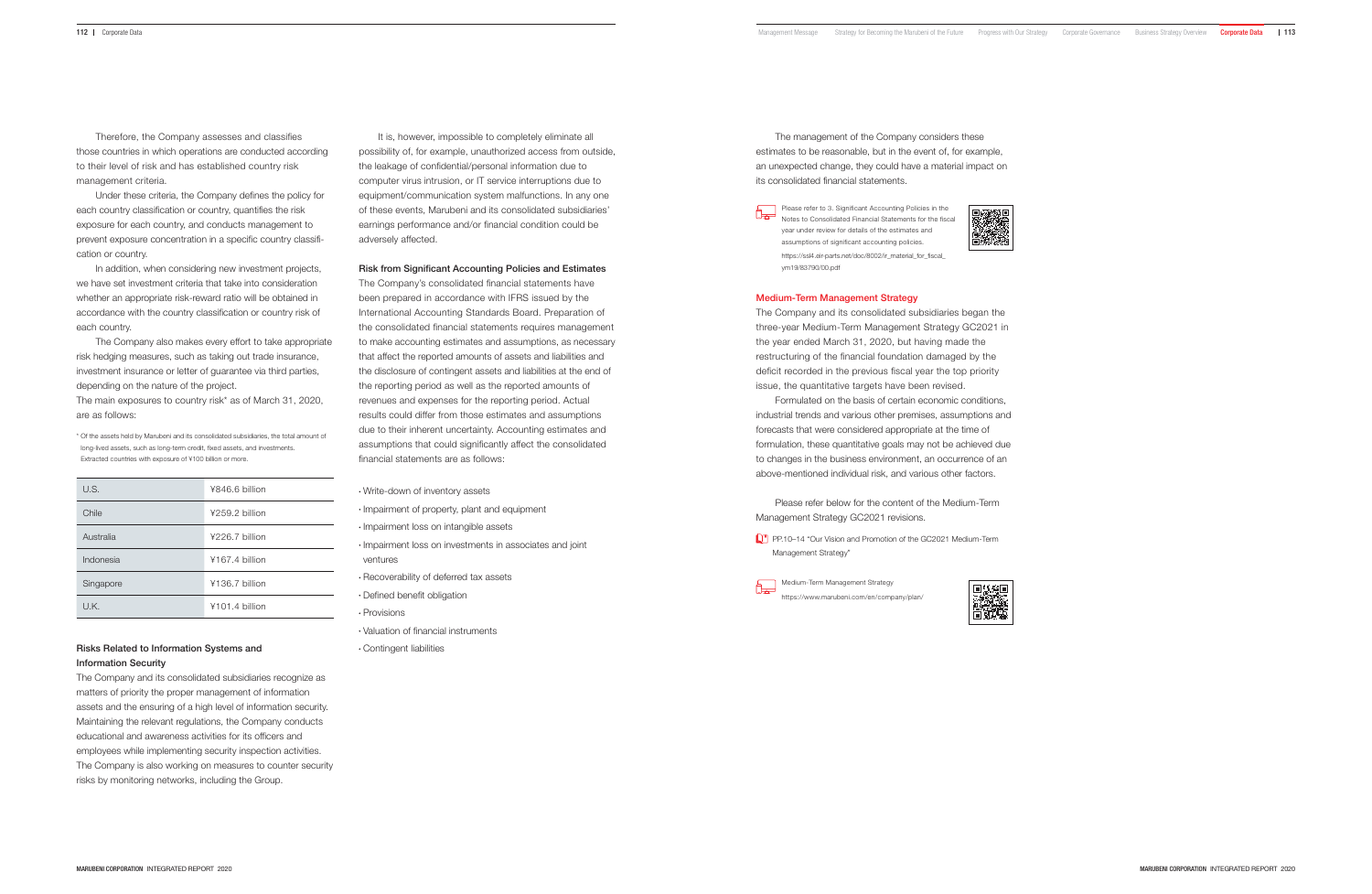|                                                                       |                          |                          |                   |                          |                          |                          |                          |            |               |             |             |               | (Millions of yen) (Thousands of U.S. dollars)*3 |
|-----------------------------------------------------------------------|--------------------------|--------------------------|-------------------|--------------------------|--------------------------|--------------------------|--------------------------|------------|---------------|-------------|-------------|---------------|-------------------------------------------------|
|                                                                       |                          | SG2009                   |                   | <b>SG-12</b>             |                          |                          | GC2015                   |            |               | GC2018      |             | GC2021        |                                                 |
|                                                                       |                          |                          | U.S. GAAP         |                          |                          |                          |                          |            |               | <b>IFRS</b> |             |               |                                                 |
| Fiscal years ended March 31,                                          | 2009                     | 2010                     | 2011              | 2012                     | 2013                     | 2014                     | 2015                     | 2016       | 2017          | 2018        | 2019        | 2020          | 2020                                            |
| For the year:                                                         |                          |                          |                   |                          |                          |                          |                          |            |               |             |             |               |                                                 |
| Revenue, Total volume of trading transactions*1                       | ¥10,462,067              | ¥7,965,055               | ¥ 9,020,468       | 10,584,393               | ¥10,509,088              | ¥7,055,700               | ¥7,834,295               | ¥7,300,299 | ¥7,128,805    | ¥ 7,540,337 | ¥7,401,256  | ¥ 6,827,641   | \$62,638,908                                    |
| Gross trading profit                                                  | 644,803                  | 491,673                  | 522,152           | 541,454                  | 528,194                  | 651,063                  | 707,318                  | 670,086    | 613,880       | 677,237     | 729,675     | 696,808       | 6,392,734                                       |
| Operating profit*2                                                    | 234,065                  | 118,926                  | 145,774           | 157,315                  | 122,932                  | 157,462                  | 160,688                  | 104,231    | 91,597        | 118,054     | 173,009     | 133,875       | 1,228,211                                       |
| Dividend income                                                       | 27,719                   | 23,561                   | 19,200            | 27,351                   | 30,112                   | 34,917                   | 34,957                   | 18,555     | 17,512        | 21,254      | 37,336      | 27,631        | 253,495                                         |
| Share of profits of associates and joint ventures                     | 21,973                   | 28,864                   | 71,452            | 81,528                   | 87,790                   | 99,405                   | 89,919                   | 31,824     | 114,725       | 148,503     | 85,278      | (55, 150)     | (505, 963)                                      |
| Profit for the year attributable to owners of the parent (Net profit) | 111,208                  | 95,312                   | 136,541           | 172,125                  | 205,696                  | 210,945                  | 105,604                  | 62,264     | 155,350       | 211,259     | 230,891     | (197, 450)    | (1,811,468)                                     |
|                                                                       |                          |                          |                   |                          |                          |                          |                          |            |               |             |             |               |                                                 |
| At year-end:                                                          |                          |                          |                   |                          |                          |                          |                          |            |               |             |             |               |                                                 |
| Total assets                                                          | ¥ 4,707,309              | ¥4,586,572               | ¥4,679,089        | 5,129,887                | 5,965,086                | ¥7,256,085               | ¥7,673,064               | ¥7,117,686 | ¥ 6,896,733   | ¥ 6,877,117 | ¥ 6,809,077 | ¥ 6,320,037   | \$57,981,991                                    |
| Net interest-bearing debt                                             | 1,911,607                | 1,706,397                | 1,615,634         | 1,755,705                | 1,785,247                | 2,491,043                | 2,887,608                | 2,762,453  | 2,099,939     | 1,915,824   | 1,858,839   | 1,859,125     | 17,056,193                                      |
| Total equity                                                          | 623,356                  | 799,746                  | 831,730           | 915,770                  | 1,188,379                | 1,531,231                | 1,678,713                | 1,415,202  | $1,742,758$ * | 1,835,637*  | 2,071,726*  | $1,604,600$ * | 14,721,101                                      |
|                                                                       |                          |                          |                   |                          |                          |                          |                          |            |               |             |             |               |                                                 |
| Amounts per share (¥, \$U.S.):                                        |                          |                          |                   |                          |                          |                          |                          |            |               |             |             |               |                                                 |
| Basic earnings*5                                                      | 64.04                    | 54.89<br>$\overline{X}$  | 78.63<br>$\vee$   | 99.13                    | 118.48                   | 121.52                   | 60.85                    | 35.88      | 88.08         | 119.43      | 130.74      | (116.03)      | - \$<br>(1.06)                                  |
| Cash dividends                                                        | 10.00                    | 8.50                     | 12.00             | 20.00                    | 24.00                    | 25.00                    | 26.00                    | 21.00      | 23.00         | 31.00       | 34.00       | 35.00         | 0.32                                            |
|                                                                       |                          |                          |                   |                          |                          |                          |                          |            |               |             |             |               |                                                 |
| Cash flows:                                                           |                          |                          |                   |                          |                          |                          |                          |            |               |             |             |               |                                                 |
| Net cash provided by operating activities                             | 343,618                  | 280,610                  | 210,044<br>⊻      | 172,599                  | 295,734                  | 291,188                  | 170,943                  | 359,132    | 324,263       | 253,423     | 284,895     | 326,981<br>¥  | \$<br>2,999,826                                 |
| Net cash provided by (used in) investing activities                   | (387,069)                | (35, 207)                | (128, 495)        | (273, 689)               | (210, 878)               | (706, 585)               | (331, 411)               | (174, 596) | 46,504        | (49, 742)   | 22,528      | (209, 790)    | (1,924,679)                                     |
| Free cash flow                                                        | (43, 451)                | 245,403                  | 81,549            | (101,090)                | 84,856                   | (415, 397)               | (160, 468)               | 184,536    | 370,767       | 203,681     | 307,423     | 117,191       | 1,075,147                                       |
| Net cash provided by (used in) financing activities                   | 257,608                  | (254, 655)               | (17,010)          | 171,913                  | 129,030                  | 196,779                  | (70, 705)                | (36, 268)  | (258, 123)    | (269, 507)  | (427, 420)  | (93, 261)     | (855, 606)                                      |
| Cash and cash equivalents at end of year                              | 573,924                  | 570,789                  | 616,003           | 677,312                  | 919,475                  | 665,498                  | 469,106                  | 600,840    | 704,972       | 625,834     | 509,288     | 522,523       | 4,793,789                                       |
|                                                                       |                          |                          |                   |                          |                          |                          |                          |            |               |             |             |               |                                                 |
| Ratios:                                                               |                          |                          |                   |                          |                          |                          |                          |            |               |             |             |               |                                                 |
| ROA (%)                                                               | 2.24                     | 2.05                     | 2.95              | 3.51                     | 3.71                     | 3.15                     | 1.41                     | 0.84       | 2.22          | 3.07        | 3.37        | (3.01)        |                                                 |
| ROE (%)                                                               | 16.51                    | 14.52                    | 17.98             | 21.17                    | 20.74                    | 16.67                    | 7.28                     | 4.39       | 11.09         | 13.97       | 13.92       | (13.41)       |                                                 |
| Net debt-equity (DE) ratio (Times)                                    | 3.07                     | 2.13                     | 1.94              | 1.92                     | 1.50                     | 1.63                     | 1.72                     | 1.95       | 1.20          | 1.04        | 0.90        | 1.16          |                                                 |
| Total shareholder return*6 (%)                                        | $\overline{\phantom{m}}$ | $\overline{\phantom{m}}$ | $\qquad \qquad -$ | $\overline{\phantom{m}}$ | $\overline{\phantom{m}}$ | $\overline{\phantom{0}}$ | $\overline{\phantom{m}}$ | 84.9       | 104.8         | 121.4       | 125.6       | 98.1          |                                                 |

\*1. Reflecting "Total volume of trading transactions" until FYE 3/2013 and "Revenue" from FYE 3/2014 onward.

"Total volume of trading transactions" includes all transactions involving the Company and its consolidated subsidiaries regardless of transaction type.

\*2. Operating profit = Gross trading profit + SGA expenses + Provision for doubtful accounts. "Operating profit" is presented in accordance with Japanese accounting practices for investors' convenience and is not required by IFRS.

\*3. U.S. dollar amounts above and elsewhere in this report are converted from yen, for the convenience of readers only, at ¥109 to U.S.\$1, the exchange rate prevailing on March 31, 2020.

\*4. Including financing through perpetual subordinated loans in the amount of ¥250.0 billion in August 2016. The loans are classified as Total equity (other equity instruments) under IFRS.

\*5. "Basic earnings per share attributable to owners of the parent" is based on "Profit attributable to owners of the parent" excluding the amount not attributable to ordinary shareholders.

\*6. Total shareholder return for fiscal year N = (Share price at the end of fiscal year N + cumulative amount of dividends per share of up to fiscal year N from four fiscal years prior to FYE 3/2020)/ share price at the end of the five fiscal years prior to FYE 3/2020

(fiscal year N = any fiscal year between FYE 3/2016 - FYE 3/2020)

# Financial Data

| Corporate Governanc |  |  |
|---------------------|--|--|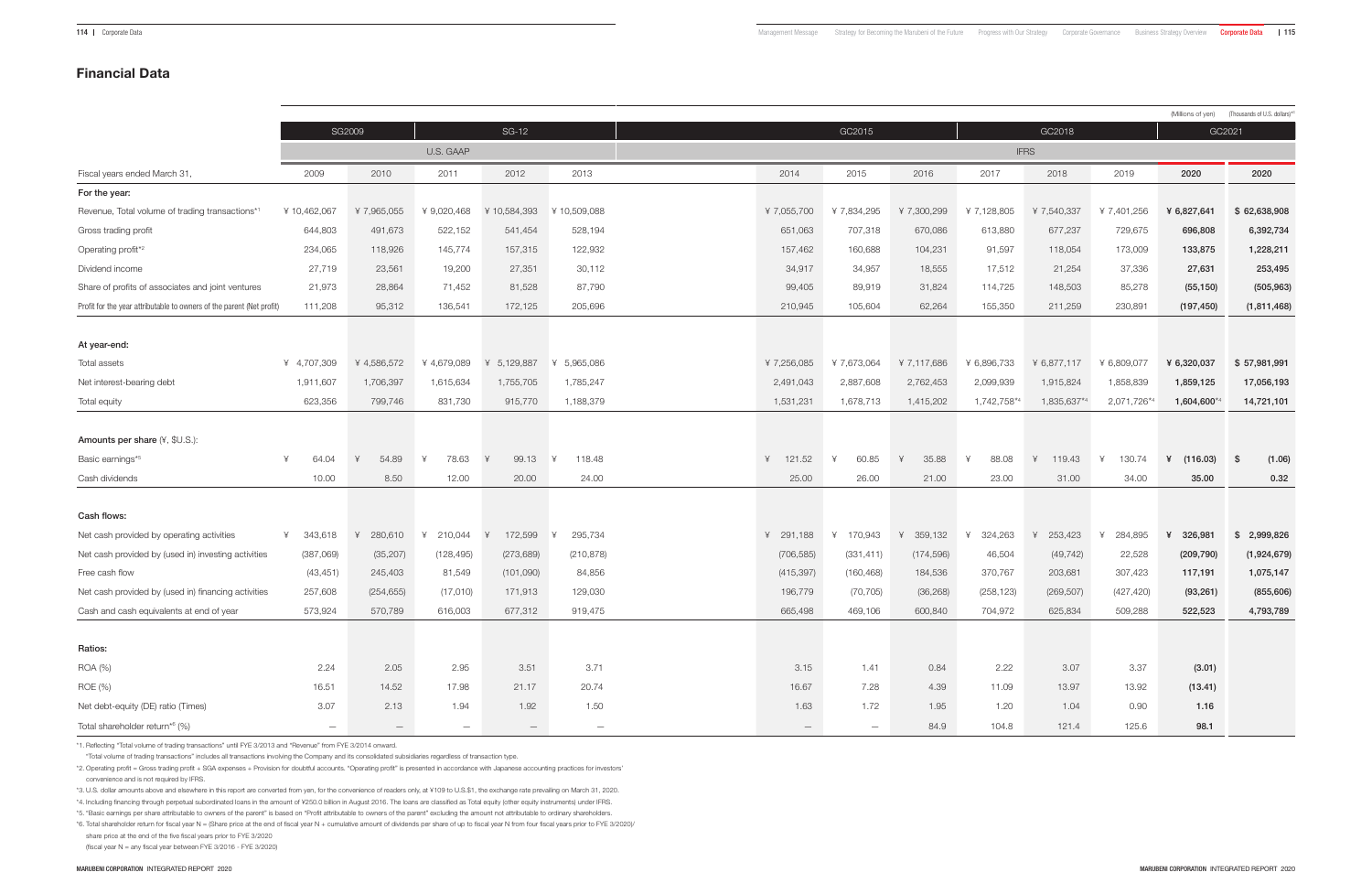# Consolidated Statement of Financial Position

Marubeni Corporation As of March 31, 2019 and 2020

See "Consolidated Financial Statements with Independent Auditors' Report for Fiscal Year Ended March 31, 2020" on our website "To Investors, IR Library" 6₽

|                                              |                | Millions of yen | Thousands of U.S. dollars |
|----------------------------------------------|----------------|-----------------|---------------------------|
|                                              | March 31, 2019 | March 31, 2020  | March 31, 2020            |
| Assets                                       |                |                 |                           |
| <b>Current assets:</b>                       |                |                 |                           |
| Cash and cash equivalents                    | 509,288<br>¥   | 522,523<br>¥    | 4,793,789<br>\$           |
| Time deposits                                | 250            | 140             | 1,284                     |
| Investment securities                        | 151            | 67              | 615                       |
| Notes, trade accounts and loans receivable   | 1,289,196      | 1,056,938       | 9,696,679                 |
| Other current financial assets               | 182,208        | 315,861         | 2,897,807                 |
| Inventories                                  | 900,472        | 852,927         | 7,825,018                 |
| Assets classified as held for sale           | 35,438         | 19,344          | 177,468                   |
| Other current assets                         | 241,546        | 235,255         | 2,158,303                 |
| Total current assets                         | 3,158,549      | 3,003,055       | 27,550,963                |
|                                              |                |                 |                           |
| Non-current assets:                          |                |                 |                           |
| Investments in associates and joint ventures | 1,732,712      | 1,601,298       | 14,690,807                |
| Other investments                            | 292,752        | 229,080         | 2,101,651                 |
| Notes, trade accounts and loans receivable   | 132,328        | 103,367         | 948,321                   |
| Other non-current financial assets           | 79,511         | 98,002          | 899,101                   |
| Property, plant and equipment                | 926,092        | 902,423         | 8,279,110                 |
| Intangible assets                            | 379,941        | 288,992         | 2,651,303                 |
| Deferred tax assets                          | 45,806         | 32,555          | 298,670                   |
| Other non-current assets                     | 61,386         | 61,265          | 562,064                   |
| Total non-current assets                     | 3,650,528      | 3,316,982       | 30,431,028                |
| <b>Total assets</b>                          | ¥ 6.809.077    | ¥ 6.320.037     | \$57,981,991              |

Non-controlling interests

for more details on the consolidated financial statements.

https://www.marubeni.com/en/ir/reports/security\_reports/



| <b>Liabilities and equity</b> |  |  |
|-------------------------------|--|--|
|                               |  |  |

Current liabilities:

Bonds and borrowings Notes and trade accounts payable Other current financial liabilities Income tax payable Liabilities directly associated with assets held for sale Other current liabilities

Total current liabilities

# Non-current liabilities:

Bonds and borrowings Notes and trade accounts payable Other non-current financial liabilities Accrued pension and retirement benefits Deferred tax liabilities Other non-current liabilities

|                                                                                                 |                | Millions of yen | Thousands of U.S. dollars |
|-------------------------------------------------------------------------------------------------|----------------|-----------------|---------------------------|
|                                                                                                 | March 31, 2019 | March 31, 2020  | March 31, 2020            |
| lities and equity                                                                               |                |                 |                           |
| ent liabilities:                                                                                |                |                 |                           |
| inds and borrowings                                                                             | 478,387<br>¥   | 620,020<br>¥    | 5,688,257<br>S            |
| otes and trade accounts payable                                                                 | 1,273,196      | 1,085,616       | 9,959,780                 |
| her current financial liabilities                                                               | 275,217        | 367,971         | 3,375,881                 |
| come tax payable                                                                                | 17,778         | 16,360          | 150,092                   |
| abilities directly associated with assets held for sale                                         | 359            | 417             | 3,826                     |
| her current liabilities                                                                         | 421,489        | 370,566         | 3,399,688                 |
| Total current liabilities                                                                       | 2,466,426      | 2,460,950       | 22,577,523                |
|                                                                                                 |                |                 |                           |
| current liabilities:                                                                            |                |                 |                           |
| inds and borrowings                                                                             | 1,889,990      | 1,761,768       | 16,163,009                |
| otes and trade accounts payable                                                                 | 11,566         | 5,245           | 48,119                    |
| her non-current financial liabilities                                                           | 74,404         | 231,116         | 2,120,330                 |
| crued pension and retirement benefits:                                                          | 89,764         | 109,143         | 1,001,312                 |
| ferred tax liabilities                                                                          | 107,783        | 63,073          | 578,651                   |
| her non-current liabilities                                                                     | 97,418         | 84,142          | 771,945                   |
| Total non-current liabilities                                                                   | 2,270,925      | 2,254,487       | 20,683,367                |
| <b>Total liabilities</b>                                                                        | 4,737,351      | 4,715,437       | 43,260,890                |
|                                                                                                 |                |                 |                           |
| ty:                                                                                             |                |                 |                           |
| ued capital                                                                                     | 262,686        | 262,686         | 2,409,963                 |
| pital surplus                                                                                   | 139,898        | 143,189         | 1,313,661                 |
| her equity instruments                                                                          | 243,589        | 243,589         | 2,234,761                 |
| asury stock                                                                                     | (1, 384)       | (1, 172)        | (10, 752)                 |
| tained earnings                                                                                 | 1,163,472      | 866,140         | 7,946,239                 |
| her components of equity:                                                                       |                |                 |                           |
| Gains (losses) on financial assets measured at fair value<br>through other comprehensive income | 71,912         | 22,718          | 208,422                   |
| Foreign currency translation adjustments                                                        | 131,178        | 41,247          | 378,413                   |
| Gains (losses) on cash flow hedges                                                              | (33,610)       | (62, 922)       | (577, 266)                |
| Equity attributable to owners of the parent                                                     | 1,977,741      | 1,515,475       | 13,903,440                |
| on-controlling interests                                                                        | 93,985         | 89,125          | 817,661                   |
| Total equity                                                                                    | 2,071,726      | 1,604,600       | 14,721,101                |
| Total liabilities and equity                                                                    | ¥ 6,809,077    | ¥ 6,320,037     | \$57,981,991              |

# Equity:

Issued capital Capital surplus

Other equity instruments

Treasury stock

Retained earnings

Other components of equity:

# Consolidated Financial Statements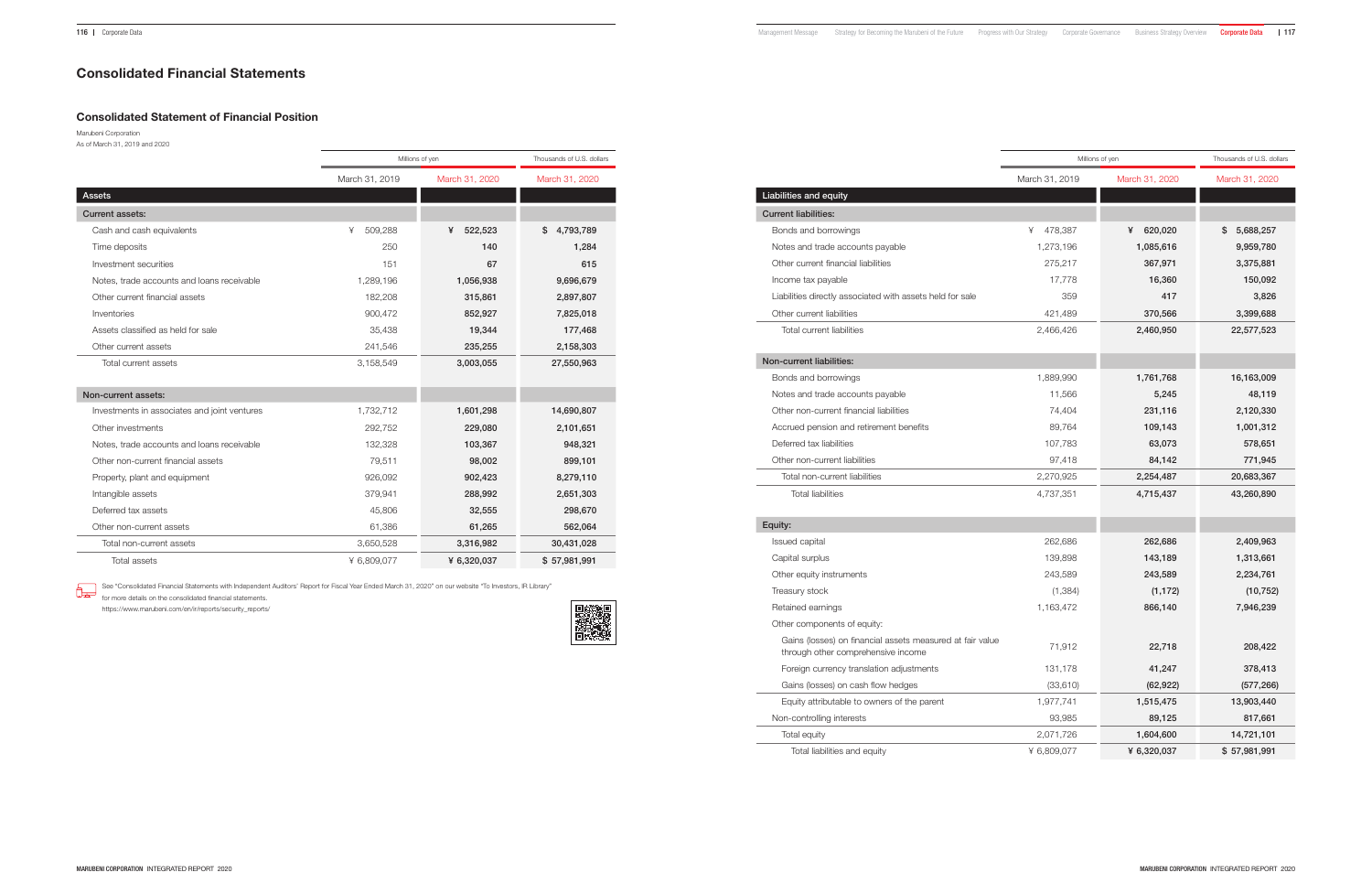# Consolidated Statement of Comprehensive Income

Marubeni Corporation Fiscal years ended March 31, 2019 and 2020

|                                                          | Millions of yen              | Thousands of U.S. dollars    |                                     |
|----------------------------------------------------------|------------------------------|------------------------------|-------------------------------------|
|                                                          | Year ended March<br>31, 2019 | Year ended March<br>31, 2020 | <b>Year ended March</b><br>31, 2020 |
| Revenue:                                                 |                              |                              |                                     |
| Sales of goods                                           | ¥7,197,705                   | ¥ 6,638,184                  | \$60,900,771                        |
| Commissions on services and trading margins              | 203,551                      | 189,457                      | 1,738,138                           |
| Total revenue                                            | 7,401,256                    | 6,827,641                    | 62,638,908                          |
| Cost of goods sold                                       | (6,671,581)                  | (6, 130, 833)                | (56, 246, 174)                      |
| Gross trading profit                                     | 729,675                      | 696,808                      | 6,392,734                           |
| Other income (expenses):                                 |                              |                              |                                     |
| Selling, general and administrative expenses             | (549, 014)                   | (558, 487)                   | (5, 123, 734)                       |
| Gains (losses) on allowance for doubtful accounts        | (7,652)                      | (4, 446)                     | (40, 789)                           |
| Gains (losses) on property, plant and equipment:         |                              |                              |                                     |
| Impairment losses                                        | (17,803)                     | (251, 639)                   | (2,308,615)                         |
| Gains (losses) on sales of property, plant and equipment | 2,597                        | 678                          | 6,220                               |
| Other-net                                                | 10,742                       | (15,098)                     | (138, 514)                          |
| Total other income (expenses)                            | (561, 130)                   | (828, 992)                   | (7,605,431)                         |
| Finance income (expenses):                               |                              |                              |                                     |
| Interest income                                          | 15,950                       | 16,382                       | 150,294                             |
| Interest expenses                                        | (46, 807)                    | (47, 737)                    | (437, 954)                          |
| Dividend income                                          | 37,336                       | 27,631                       | 253,495                             |
| Gains (losses) on investment securities                  | 28,517                       | 25,123                       | 230,486                             |
| Total finance income (expenses)                          | 34,996                       | 21,399                       | 196,321                             |
| Share of profit (loss) of associates and joint ventures  | 85,278                       | (55, 150)                    | (505, 963)                          |
| Profit (loss) before tax                                 | 288,819                      | (165, 935)                   | (1,522,339)                         |
| Income taxes                                             | (49, 535)                    | (24, 256)                    | (222, 532)                          |
| Profit (loss) for the year                               | ¥<br>239,284                 | ¥ $(190, 191)$               | \$(1,744,872)                       |
| Profit (loss) for the year attributable to:              |                              |                              |                                     |
| Owners of the parent                                     | ¥<br>230,891                 | (197, 450)<br>¥              | \$(1,811,468)                       |
| Non-controlling interests                                | 8,393                        | 7,259                        | 66,596                              |

|                                                                                                 |                              | Millions of yen              | Thousands of U.S. dollars           |
|-------------------------------------------------------------------------------------------------|------------------------------|------------------------------|-------------------------------------|
|                                                                                                 | Year ended March<br>31, 2019 | Year ended March<br>31, 2020 | Year ended March<br>31, 2020        |
| r comprehensive income:                                                                         |                              |                              |                                     |
| ms that will not be reclassified subsequently to profit or loss:                                |                              |                              |                                     |
| Gains (losses) on financial assets measured at fair value<br>through other comprehensive income | (12, 485)<br>¥               | (53, 880)<br>¥               | (494, 312)<br>S                     |
| Remeasurements of defined benefit plan                                                          | (7, 301)                     | (19,080)                     | (175, 046)                          |
| Changes in other comprehensive income of associates<br>and joint ventures                       | (5,659)                      | (5,627)                      | (51, 624)                           |
| ms that may be reclassified subsequently to profit or loss:                                     |                              |                              |                                     |
| Foreign currency translation adjustments                                                        | 47,308                       | (85, 117)                    | (780, 890)                          |
| Gains (losses) on cash flow hedges                                                              | 4,777                        | (5, 425)                     | (49, 771)                           |
| Changes in other comprehensive income of associates<br>and joint ventures                       | 13,639                       | (29,009)                     | (266, 138)                          |
| r comprehensive income, net of tax                                                              | 40,279                       | (198, 138)                   | (1, 817, 780)                       |
| comprehensive income for the year                                                               | ¥ 279,563                    | ¥ (388,329)                  | \$ (3, 562, 651)                    |
| comprehensive income for the year attributable to:                                              |                              |                              |                                     |
| vners of the parent                                                                             | ¥ 270,904                    | ¥ $(394, 355)$               | \$ (3,617,936)                      |
| on-controlling interests                                                                        | 8,659                        | 6,026                        | 55,284                              |
|                                                                                                 |                              | Millions of yen              | Thousands of U.S. dollars           |
|                                                                                                 | Year ended March<br>31, 2019 | Year ended March<br>31, 2020 | <b>Year ended March</b><br>31, 2020 |
| earnings (losses) per share attributable to shareholders of the parent                          | 4 130.74                     | ¥ $(116.03)$                 | \$<br>(1.06)                        |

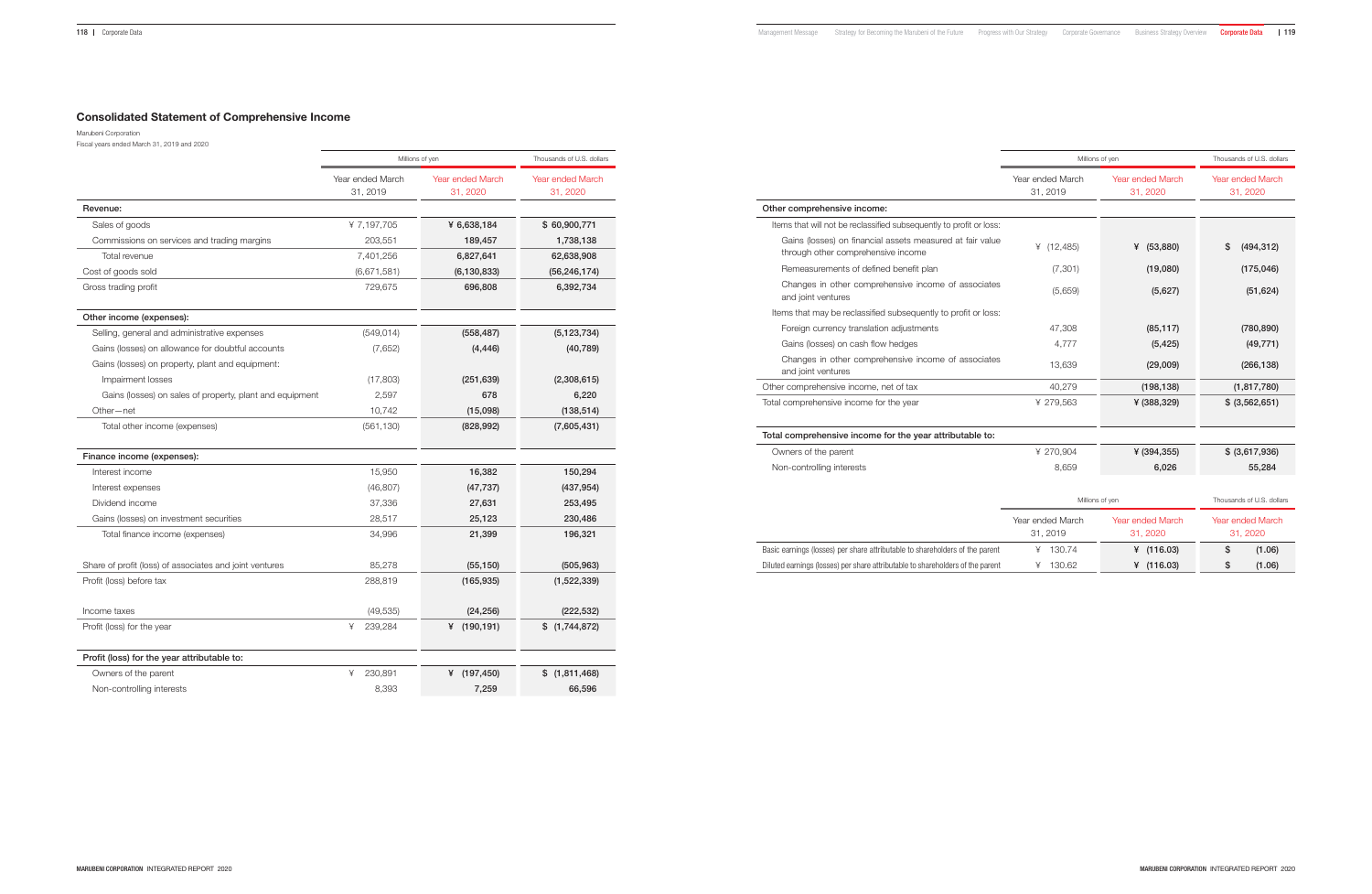# Consolidated Statement of Changes in Equity

Marubeni Corporation

|                                                                               |                   |                                             |                             | Millions of yen |                      |                                                                                                             |                                                |  |  |  |
|-------------------------------------------------------------------------------|-------------------|---------------------------------------------|-----------------------------|-----------------|----------------------|-------------------------------------------------------------------------------------------------------------|------------------------------------------------|--|--|--|
| Year ended March 31, 2019                                                     |                   | Equity attributable to owners of the parent |                             |                 |                      |                                                                                                             |                                                |  |  |  |
|                                                                               |                   |                                             |                             |                 |                      | Other components of equity                                                                                  |                                                |  |  |  |
|                                                                               | Issued<br>capital | Capital surplus                             | Other equity<br>instruments | Treasury stock  | Retained<br>earnings | Gains (losses) on<br>financial assets<br>measured at fair<br>value through other<br>comprehensive<br>income | Foreign currency<br>translation<br>adjustments |  |  |  |
| Balance at April 1, 2018                                                      | ¥262,686          | ¥135,295                                    | ¥ 243,589                   | ¥ $(1,379)$     | ¥1,014,709           | ¥ 82,596                                                                                                    | ¥ 76,253                                       |  |  |  |
| Cumulative effect of applying new<br>accounting standards and interpretations |                   |                                             |                             |                 | (1, 117)             |                                                                                                             |                                                |  |  |  |
| Profit (loss) for the year                                                    |                   |                                             |                             |                 | 230,891              |                                                                                                             |                                                |  |  |  |
| Other comprehensive income                                                    |                   |                                             |                             |                 |                      | (17, 594)                                                                                                   | 54,925                                         |  |  |  |
| Purchases and sales of treasury stock                                         |                   | $\circ$                                     |                             | (5)             |                      |                                                                                                             |                                                |  |  |  |
| <b>Dividends</b>                                                              |                   |                                             |                             |                 | (61, 611)            |                                                                                                             |                                                |  |  |  |
| Equity transactions with non-controlling<br>interests and others              |                   | 4.603                                       |                             |                 | (748)                |                                                                                                             |                                                |  |  |  |
| Distribution to owners of other equity<br>financial instruments               |                   |                                             |                             |                 | (4,035)              |                                                                                                             |                                                |  |  |  |
| Transfer from other components of equity<br>to retained earnings              |                   |                                             |                             |                 | (14, 617)            | 6,910                                                                                                       |                                                |  |  |  |
| Transfer to non-financial assets or<br>non-financial liabilities              |                   |                                             |                             |                 |                      |                                                                                                             |                                                |  |  |  |
| Balance at March 31, 2019                                                     | ¥262,686          | ¥139,898                                    | ¥ 243,589                   | ¥ (1,384)       | ¥1,163,472           | ¥71,912                                                                                                     | ¥131,178                                       |  |  |  |

|                                                                               | Millions of yen                             |                                           |                               |                                            |                 |              |  |  |  |
|-------------------------------------------------------------------------------|---------------------------------------------|-------------------------------------------|-------------------------------|--------------------------------------------|-----------------|--------------|--|--|--|
|                                                                               | Equity attributable to owners of the parent |                                           |                               |                                            |                 |              |  |  |  |
|                                                                               |                                             | Other components of equity                |                               |                                            | Non-controlling | Total equity |  |  |  |
|                                                                               | Gains (losses) on<br>cash flow hedges       | Remeasurements of<br>defined benefit plan | Other components<br>of equity | attributable to<br>owners of the<br>parent | interests       |              |  |  |  |
| Balance at April 1, 2018                                                      | ¥ $(42, 274)$                               | $\angle +$                                | ¥116,575                      | ¥ 1,771,475                                | ¥64,162         | ¥1,835,637   |  |  |  |
| Cumulative effect of applying new accounting standards and<br>interpretations |                                             |                                           |                               | (1, 117)                                   |                 | (1, 117)     |  |  |  |
| Profit (loss) for the year                                                    |                                             |                                           |                               | 230,891                                    | 8,393           | 239,284      |  |  |  |
| Other comprehensive income                                                    | 10,389                                      | (7,707)                                   | 40.013                        | 40,013                                     | 266             | 40,279       |  |  |  |
| Purchases and sales of treasury stock                                         |                                             |                                           |                               | (5)                                        |                 | (5)          |  |  |  |
| <b>Dividends</b>                                                              |                                             |                                           |                               | (61, 611)                                  | (7,350)         | (68,961)     |  |  |  |
| Equity transactions with non-controlling interests and others                 |                                             |                                           |                               | 3,855                                      | 28,514          | 32,369       |  |  |  |
| Distribution to owners of other equity financial instruments                  |                                             |                                           |                               | (4,035)                                    |                 | (4,035)      |  |  |  |
| Transfer from other components of equity to retained earnings                 |                                             | 7,707                                     | 14,617                        |                                            |                 |              |  |  |  |
| Transfer to non-financial assets or non-financial liabilities                 | (1, 725)                                    |                                           | (1,725)                       | (1, 725)                                   |                 | (1, 725)     |  |  |  |
| Balance at March 31, 2019                                                     | $¥$ (33,610)                                | $\angle +$                                | ¥169,480                      | ¥1,977,741                                 | ¥93,985         | ¥2,071,726   |  |  |  |

|                                                                               |                                             |                 |                             | Millions of yen |                      |                                                                                                             |                                                |  |
|-------------------------------------------------------------------------------|---------------------------------------------|-----------------|-----------------------------|-----------------|----------------------|-------------------------------------------------------------------------------------------------------------|------------------------------------------------|--|
| Year ended March 31, 2020                                                     | Equity attributable to owners of the parent |                 |                             |                 |                      |                                                                                                             |                                                |  |
|                                                                               |                                             |                 |                             |                 |                      | Other components of equity                                                                                  |                                                |  |
|                                                                               | Issued<br>capital                           | Capital surplus | Other equity<br>instruments | Treasury stock  | Retained<br>earnings | Gains (losses) on<br>financial assets<br>measured at fair<br>value through other<br>comprehensive<br>income | Foreign currency<br>translation<br>adjustments |  |
| Balance at April 1, 2019                                                      | ¥ 262,686                                   | ¥139,898        | ¥ 243,589                   | ¥ (1,384)       | ¥1,163,472           | ¥ 71,912                                                                                                    | ¥131,178                                       |  |
| Cumulative effect of applying new<br>accounting standards and interpretations |                                             |                 |                             |                 | (6,674)              |                                                                                                             |                                                |  |
| Profit (loss) for the year                                                    |                                             |                 |                             |                 | (197, 450)           |                                                                                                             |                                                |  |
| Other comprehensive income                                                    |                                             |                 |                             |                 |                      | (58, 875)                                                                                                   | (89, 931)                                      |  |
| Purchases and sales of treasury stock                                         |                                             | (14)            |                             | 212             |                      |                                                                                                             |                                                |  |
| <b>Dividends</b>                                                              |                                             |                 |                             |                 | (59, 878)            |                                                                                                             |                                                |  |
| Equity transactions with non-controlling<br>interests and others              |                                             | 3,305           |                             |                 | (42)                 |                                                                                                             |                                                |  |
| Distribution to owners of other equity<br>financial instruments               |                                             |                 |                             |                 | (3,902)              |                                                                                                             |                                                |  |
| Transfer from other components of equity<br>to retained earnings              |                                             |                 |                             |                 | (29, 386)            | 9,681                                                                                                       |                                                |  |
| Transfer to non-financial assets or<br>non-financial liabilities              |                                             |                 |                             |                 |                      |                                                                                                             |                                                |  |
| Balance at March 31, 2020                                                     | ¥262,686                                    | ¥143,189        | ¥ 243,589                   | 4(1,172)        | ¥ 866,140            | ¥ 22,718                                                                                                    | ¥ 41,247                                       |  |

|                                       |                      |            | Total equity                                                     | Non-controlling                                                                   | Total equity |
|---------------------------------------|----------------------|------------|------------------------------------------------------------------|-----------------------------------------------------------------------------------|--------------|
| Gains (losses) on<br>cash flow hedges | defined benefit plan | of equity  | owners of the<br>parent                                          |                                                                                   |              |
| ¥ (33,610)                            | $\angle$ $-$         | ¥169.480   | ¥1,977,741                                                       | ¥93,985                                                                           | ¥ 2,071,726  |
|                                       |                      |            | (6,674)                                                          |                                                                                   | (6,674)      |
|                                       |                      |            | (197, 450)                                                       | 7,259                                                                             | (190, 191)   |
| (28, 394)                             | (19, 705)            | (196,905)  | (196,905)                                                        | (1,233)                                                                           | (198, 138)   |
|                                       |                      |            | 198                                                              |                                                                                   | 198          |
|                                       |                      |            | (59, 878)                                                        | (6,640)                                                                           | (66, 518)    |
|                                       |                      |            | 3,263                                                            | (4, 246)                                                                          | (983)        |
|                                       |                      |            | (3,902)                                                          |                                                                                   | (3,902)      |
|                                       | 19,705               | 29,386     |                                                                  |                                                                                   |              |
| (918)                                 |                      | (918)      | (918)                                                            |                                                                                   | (918)        |
| 4(62,922)                             | $\angle +$           | 1,043<br>¥ | ¥1,515,475                                                       | ¥89,125                                                                           | ¥1.604.600   |
|                                       |                      |            | Other components of equity<br>Remeasurements of Other components | Millions of yen<br>Equity attributable to owners of the parent<br>attributable to | interests    |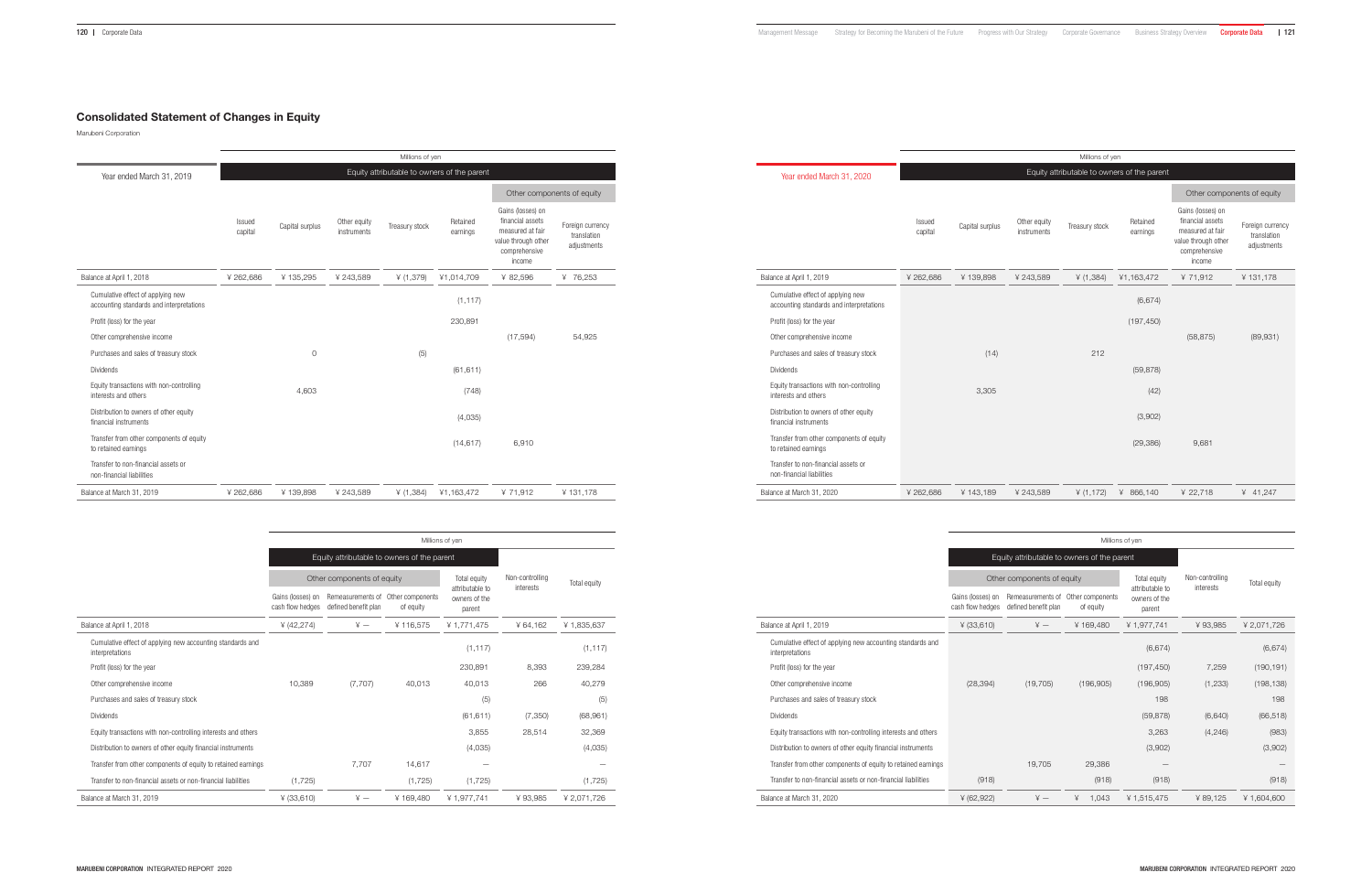# Consolidated Statement of Cash Flows

| Marubeni Corporation                       |  |
|--------------------------------------------|--|
| Fiscal years ended March 31, 2019 and 2020 |  |

|                                                                                                      | Millions of yen              |                                     | Thousands of U.S.<br>dollars |
|------------------------------------------------------------------------------------------------------|------------------------------|-------------------------------------|------------------------------|
|                                                                                                      | Year ended March<br>31, 2019 | <b>Year ended March</b><br>31, 2020 | Year ended March<br>31, 2020 |
| <b>Operating activities:</b>                                                                         |                              |                                     |                              |
| Profit (loss) for the year                                                                           | ¥ 239,284                    | ¥ $(190, 191)$                      | \$ (1,744,872)               |
| Adjustments to reconcile profit for the year to net cash provided by (used in) operating activities: |                              |                                     |                              |
| Depreciation and amortization                                                                        | 113,541                      | 166,922                             | 1,531,394                    |
| (Gains) losses on property, plant and equipment                                                      | 15,206                       | 250,961                             | 2,302,394                    |
| Finance (income) expenses                                                                            | (34,996)                     | (21, 399)                           | (196, 321)                   |
| Share of (profit) loss of associates and joint ventures                                              | (85, 278)                    | 55,150                              | 505,963                      |
| Income taxes                                                                                         | 49,535                       | 24,256                              | 222,532                      |
| Changes in notes and accounts receivable                                                             | 65,190                       | 231,157                             | 2,120,706                    |
| Changes in inventories                                                                               | (42, 777)                    | 32,103                              | 294,523                      |
| Changes in notes and trade accounts payable                                                          | (127, 896)                   | (188, 141)                          | (1,726,064)                  |
| Other-net                                                                                            | 14,096                       | (92, 406)                           | (847, 761)                   |
| Interest received                                                                                    | 11,414                       | 11,701                              | 107,349                      |
| Interest paid                                                                                        | (44,202)                     | (48, 890)                           | (448, 532)                   |
| Dividends received                                                                                   | 152,765                      | 120,504                             | 1,105,541                    |
| Income taxes paid                                                                                    | (40, 987)                    | (24, 746)                           | (227, 028)                   |
| Net cash provided by (used in) operating activities                                                  | 284,895                      | 326,981                             | 2,999,826                    |
| Investing activities:                                                                                |                              |                                     |                              |
| Net (increase) decrease in time deposits                                                             | 803                          | 108                                 | 991                          |
| Proceeds from sale of property, plant and equipment                                                  | 5,968                        | 8,712                               | 79,927                       |
| Proceeds from sale of investment property                                                            | 544                          | 154                                 | 1,413                        |
| Collection of loans receivable                                                                       | 33,061                       | 32,584                              | 298,936                      |
| Proceeds from sale of subsidiaries, net of cash and cash equivalents disposed of                     | 12,022                       | 15,778                              | 144,752                      |
| Proceeds from sale of investments in associates and joint ventures, and other investments            | 123,279                      | 66,413                              | 609,294                      |
| Purchase of property, plant and equipment                                                            | (93, 221)                    | (109, 878)                          | (1,008,055)                  |
| Purchase of investment property                                                                      | (69)                         | (114)                               | (1,046)                      |
| Loans provided to customers                                                                          | (14, 872)                    | (8,920)                             | (81, 835)                    |
| Acquisition of subsidiaries, net of cash and cash equivalents acquired                               | 7,172                        | (15, 414)                           | (141, 413)                   |
| Purchase of investments in associates and joint ventures, and other investments                      | (52, 159)                    | (199, 213)                          | (1,827,642)                  |
| Net cash provided by (used in) investing activities                                                  | 22,528                       | (209, 790)                          | (1,924,679)                  |
| <b>Financing activities:</b>                                                                         |                              |                                     |                              |
| Net increase (decrease) in short-term borrowings                                                     | (163,088)                    | 74,877                              | 686,945                      |
| Proceeds from long-term bonds and borrowings                                                         | 254,166                      | 258,016                             | 2,367,119                    |
| Repayments of long-term bonds and borrowings                                                         | (436, 146)                   | (347, 484)                          | (3, 187, 927)                |
| Dividends paid to shareholders of the parent                                                         | (61, 611)                    | (59, 878)                           | (549, 339)                   |
| Net cash outflows on purchases and sales of treasury stock                                           | (9)                          | (7)                                 | (64)                         |
| Capital contribution from non-controlling interests                                                  | 79                           | 116                                 | 1,064                        |
| Acquisition of additional interests in subsidiaries from non-controlling interests                   | (9,425)                      | (7, 727)                            | (70, 890)                    |
| Distribution to owners of other equity instruments                                                   | (4,035)                      | (3,902)                             | (35, 798)                    |
| Other                                                                                                | (7, 351)                     | (7, 272)                            | (66, 716)                    |
| Net cash provided by (used in) financing activities                                                  | (427, 420)                   | (93, 261)                           | (855, 606)                   |
| Effect of exchange rate changes on cash and cash equivalents                                         | 3,451                        | (10,695)                            | (98, 119)                    |
| Net increase (decrease) in cash and cash equivalents                                                 | (116, 546)                   | 13,235                              | 121,422                      |
| Cash and cash equivalents at beginning of year                                                       | 625,834                      | 509,288                             | 4,672,367                    |
| Cash and cash equivalents at end of year                                                             | ¥ 509,288                    | ¥ 522,523                           | \$4,793,789                  |

- 
- 
- 
- 

|                                                                               |                   |                                             |                             | Thousands of U.S. dollars |                      |                                                                                                             |                                                |  |  |  |  |
|-------------------------------------------------------------------------------|-------------------|---------------------------------------------|-----------------------------|---------------------------|----------------------|-------------------------------------------------------------------------------------------------------------|------------------------------------------------|--|--|--|--|
| Year ended March 31, 2020                                                     |                   | Equity attributable to owners of the parent |                             |                           |                      |                                                                                                             |                                                |  |  |  |  |
|                                                                               |                   |                                             |                             |                           |                      |                                                                                                             | Other components of equity                     |  |  |  |  |
|                                                                               | Issued<br>capital | Capital surplus                             | Other equity<br>instruments | Treasury stock            | Retained<br>earnings | Gains (losses) on<br>financial assets<br>measured at fair<br>value through other<br>comprehensive<br>income | Foreign currency<br>translation<br>adjustments |  |  |  |  |
| Balance at April 1, 2019                                                      | \$2,409,963       | \$1,283,468                                 | \$2,234,761                 | \$(12,697)                | \$10,674,055         | \$659,743                                                                                                   | \$1,203,468                                    |  |  |  |  |
| Cumulative effect of applying new<br>accounting standards and interpretations |                   |                                             |                             |                           | (61, 229)            |                                                                                                             |                                                |  |  |  |  |
| Profit (loss) for the year                                                    |                   |                                             |                             |                           | (1, 811, 468)        |                                                                                                             |                                                |  |  |  |  |
| Other comprehensive income                                                    |                   |                                             |                             |                           |                      | (540, 138)                                                                                                  | (825, 055)                                     |  |  |  |  |
| Purchases and sales of treasury stock                                         |                   | (128)                                       |                             | 1,945                     |                      |                                                                                                             |                                                |  |  |  |  |
| <b>Dividends</b>                                                              |                   |                                             |                             |                           | (549, 339)           |                                                                                                             |                                                |  |  |  |  |
| Equity transactions with non-controlling<br>interests and others              |                   | 30,321                                      |                             |                           | (385)                |                                                                                                             |                                                |  |  |  |  |
| Distribution to owners of other equity<br>financial instruments               |                   |                                             |                             |                           | (35, 798)            |                                                                                                             |                                                |  |  |  |  |
| Transfer from other components of equity<br>to retained earnings              |                   |                                             |                             |                           | (269, 596)           | 88,817                                                                                                      |                                                |  |  |  |  |
| Transfer to non-financial assets or<br>non-financial liabilities              |                   |                                             |                             |                           |                      |                                                                                                             |                                                |  |  |  |  |
| Balance at March 31, 2020                                                     | \$2,409,963       | \$1,313,661                                 | \$2,234,761                 | \$ (10, 752)              | \$7,946,239          | \$208,422                                                                                                   | 378,413<br>\$                                  |  |  |  |  |

|                                                                               | Thousands of U.S. dollars             |                                             |                               |                                            |                              |               |  |  |
|-------------------------------------------------------------------------------|---------------------------------------|---------------------------------------------|-------------------------------|--------------------------------------------|------------------------------|---------------|--|--|
|                                                                               |                                       | Equity attributable to owners of the parent |                               |                                            |                              |               |  |  |
|                                                                               |                                       | Other components of equity                  |                               | Total equity                               | Non-controlling<br>interests | Total equity  |  |  |
|                                                                               | Gains (losses) on<br>cash flow hedges | Remeasurements of<br>defined benefit plan   | Other components<br>of equity | attributable to<br>owners of the<br>parent |                              |               |  |  |
| Balance at April 1, 2019                                                      | \$ (308, 349)                         | $$ -$                                       | \$1.554.862                   | \$18,144,413                               | \$862.248                    | \$19,006,661  |  |  |
| Cumulative effect of applying new accounting standards and<br>interpretations |                                       |                                             |                               | (61, 229)                                  |                              | (61, 229)     |  |  |
| Profit (loss) for the year                                                    |                                       |                                             |                               | (1, 811, 468)                              | 66,596                       | (1,744,872)   |  |  |
| Other comprehensive income                                                    | (260, 495)                            | (180, 780)                                  | (1,806,468)                   | (1,806,468)                                | (11, 312)                    | (1, 817, 780) |  |  |
| Purchases and sales of treasury stock                                         |                                       |                                             |                               | 1,817                                      |                              | 1,817         |  |  |
| <b>Dividends</b>                                                              |                                       |                                             |                               | (549, 339)                                 | (60, 917)                    | (610, 257)    |  |  |
| Equity transactions with non-controlling interests and others                 |                                       |                                             |                               | 29,936                                     | (38, 954)                    | (9,018)       |  |  |
| Distribution to owners of other equity financial instruments                  |                                       |                                             |                               | (35, 798)                                  |                              | (35, 798)     |  |  |
| Transfer from other components of equity to retained earnings                 |                                       | 180.780                                     | 269,596                       |                                            |                              |               |  |  |
| Transfer to non-financial assets or non-financial liabilities                 | (8, 422)                              |                                             | (8, 422)                      | (8, 422)                                   |                              | (8, 422)      |  |  |
| Balance at March 31, 2020                                                     | \$ (577, 266)                         | $$ -$                                       | \$<br>9,569                   | \$13,903,440                               | \$817.661                    | \$14,721,101  |  |  |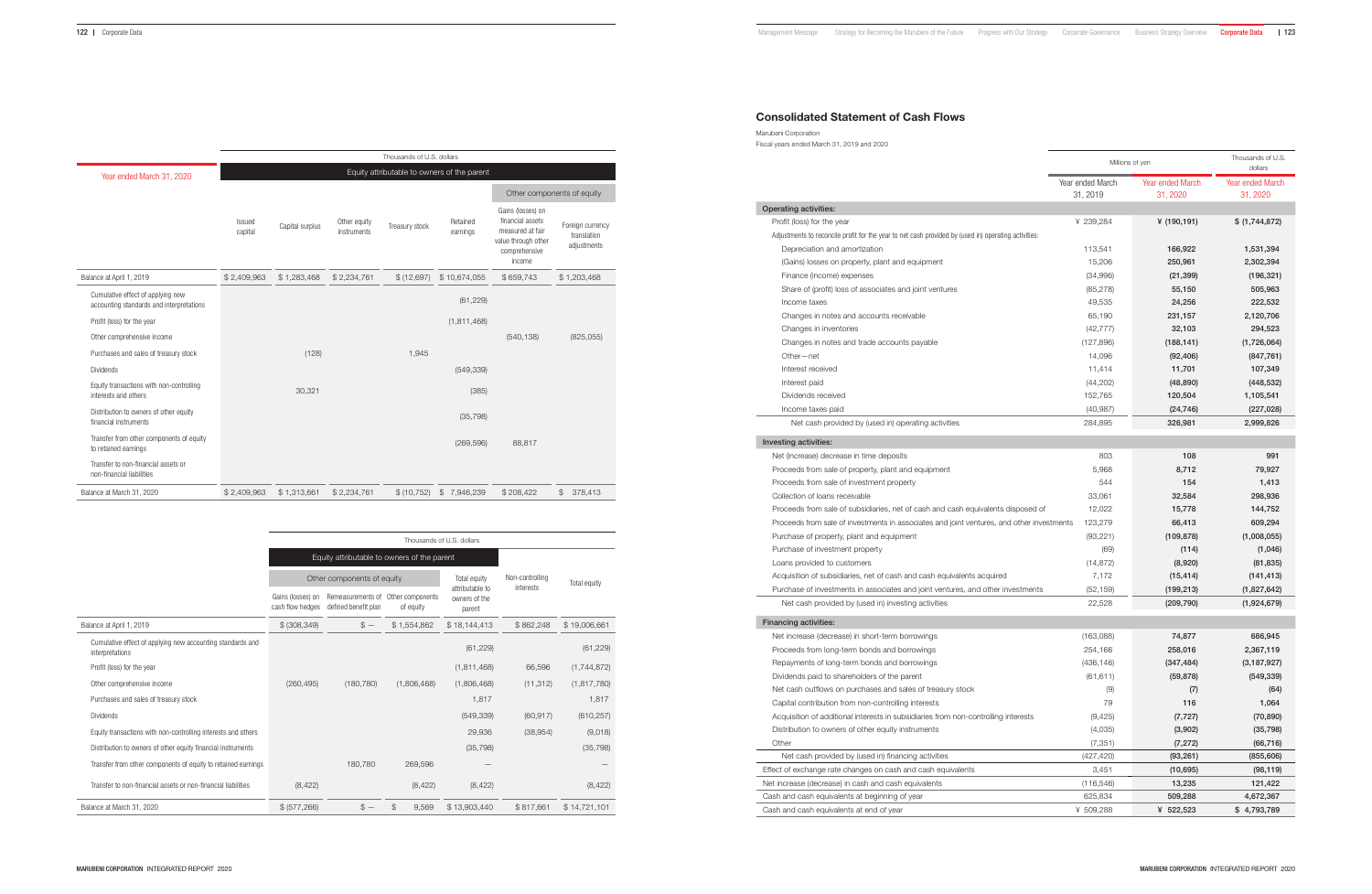

#### 124 | Corporate Data Management Message Strategy for Becoming the Manubeni of the Future Progress with Our Strategy Corporate Governance Business Strategy Overview Corporate Data | 125



Locations of Branches and Offices

| Middle East & Africa |              | Europe & CIS |                     | Southwest Asia |           | Japan     |           | <b>ASEAN</b>               |             | China / East Asia |            | Oceania      | North & Central America | <b>South America</b> |
|----------------------|--------------|--------------|---------------------|----------------|-----------|-----------|-----------|----------------------------|-------------|-------------------|------------|--------------|-------------------------|----------------------|
| Abidjan              | Dubai        | Almaty       | Milan               | Chennai        | Karachi   | Sapporo   | Osaka     | Bangkok                    | Nay Pyi Taw | Beijing           | Seoul      | Auckland     | Guatemala City          | Belo Horizonte       |
| Abu Dhabi            | Istanbul     | Athens       | Moscow              | Chattogram     | Kolkata   | Sendai    | Fukuyama  | Hanoi                      | Phnom Penh  | Changchun         | Shanghai   | Melbourne    | Havana                  | Bogota               |
| Accra                | Johannesburg | Bucharest    | Nur-Sultan (Astana) | Dhaka          | Lahore    | Tokyo     | Hiroshima | Ho Chi Minh City Singapore |             | Chengdu           | Shenzhen   | Perth        | Houston                 | <b>Buenos Aires</b>  |
| Addis Ababa          | Kuwait City  | Budapest     | Paris               | Goa            | Mumbai    | Shizuoka  | Imabari   | Jakarta                    | Vientiane   | Dalian            | Taipei     | Port Moresby | Los Angeles             | Caracas              |
| Algiers              | Lagos        | Düsseldorf   | Prague              | Islamabad      | New Delhi | Hamamatsu | Fukuoka   | Kuala Lumpur               | Yangon      | Guangzhou         | Tianjin    | Sydney       | Mexico City             | Lima                 |
| Amman                | Luanda       | Hamburg      | Risley              |                |           | Nagoya    | Naha      | Kuching                    |             | Hefei             | Ulan Bator |              | New York                | Rio de Janeiro       |
| Ankara               | Maputo       | Helsinki     | Tallinn             |                |           |           |           | Manila                     |             | Hong Kong         | Wuhan      |              | Omaha                   | Salvador             |
| Baghdad              | Muscat       | Khabarovsk   | Tashkent            |                |           |           |           |                            |             | Kunming           | Xiamen     |              | Queretaro               | Santiago             |
| Cairo                | Nairobi      | Kiev         | Vladivostok         |                |           |           |           |                            |             | Nanjing           |            |              | Silicon Valley          | São Paulo            |
| Casablanca           | Riyadh       | Lisbon       | Warsaw              |                |           |           |           |                            |             | Qingdao           |            |              | Toronto                 |                      |
| Doha                 | Tehran       | London       | Yuzhno-Sakhalinsk   |                |           |           |           |                            |             |                   |            |              | Washington, D.C.        |                      |

# Global Network

As of April 1, 2020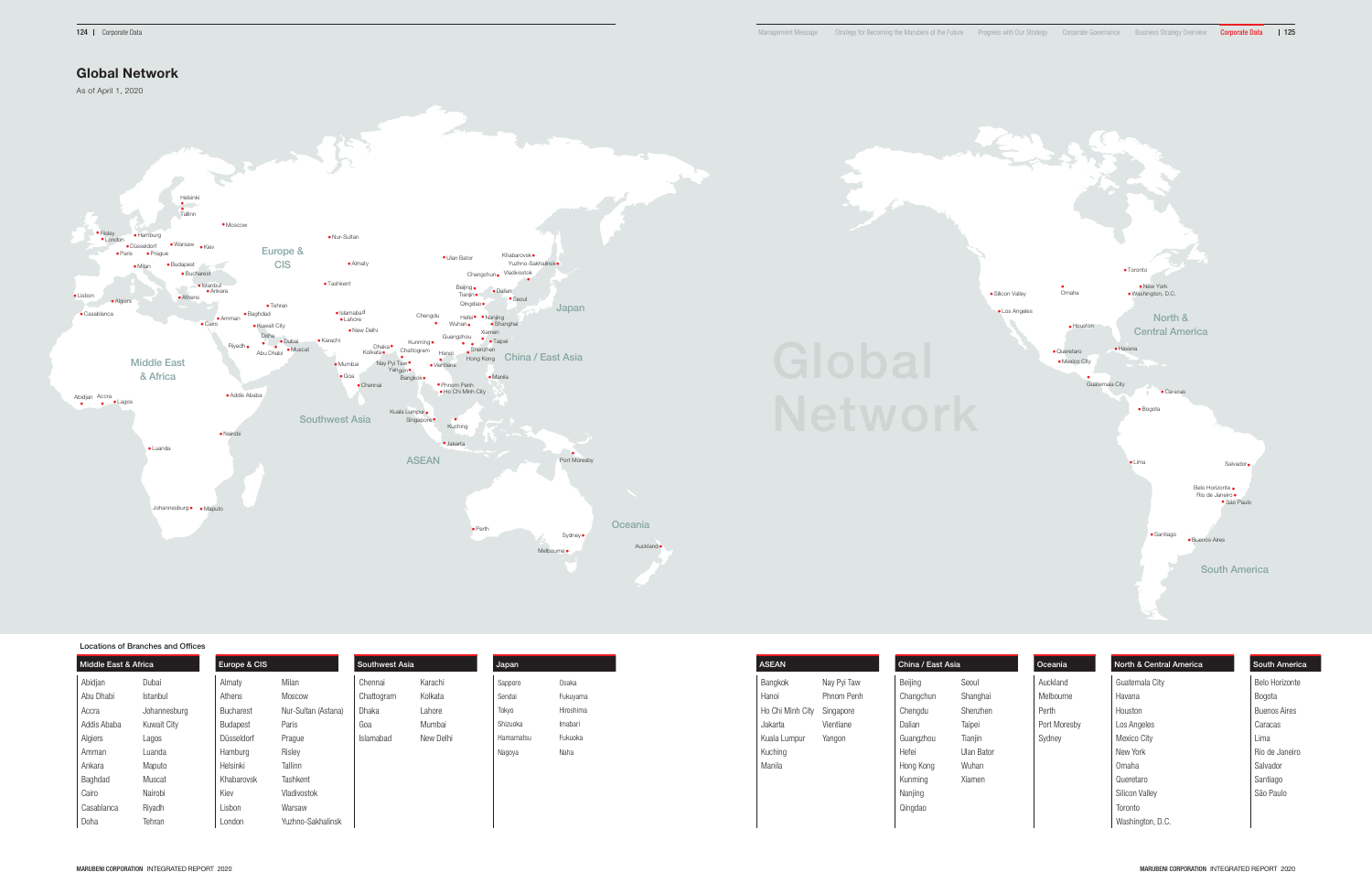As of April 1, 2020

\*1. CSO: Chief Strategy Officer

\*2. CFO: Chief Financial Officer

\*3. CAO: Chief Administrative Officer

\*4. CDIO: Chief Digital Innovation Officer

# Company Profile

As of March 31, 2020

| <b>Company Name</b>                                                                                | Marubeni Corporation                                                                                                                                                                   |
|----------------------------------------------------------------------------------------------------|----------------------------------------------------------------------------------------------------------------------------------------------------------------------------------------|
| <b>Securities Code</b>                                                                             | 8002                                                                                                                                                                                   |
| <b>Head Office</b>                                                                                 | 7-1, Nihombashi 2-chome, Chuo-ku, To<br>Tel: 81-3-3282-2111<br>E-mail: tokb138@marubeni.com                                                                                            |
| <b>Number of Branches</b><br>and Offices<br>(Including Tokyo Head Office)<br>(As of April 1, 2020) | 136 locations in 68 countries/regions<br>Consisting of 12 domestic branches and offices,<br>58 overseas branches and offices and<br>29 overseas corporate subsidiaries with 66 offices |
| Founded                                                                                            | May 1858                                                                                                                                                                               |
| Incorporated                                                                                       | December 1, 1949                                                                                                                                                                       |
| Paid-in Capital                                                                                    | ¥262,686 million                                                                                                                                                                       |
| <b>Number of Employees</b>                                                                         | 4,404<br>Including 632 employees seconded to companies in<br>employees seconded to overseas companies and ov<br>Excluding 434 local employees of overseas branches<br>subsidiaries     |
| <b>Corporate Website</b>                                                                           | https://www.marubeni.com/en/<br>IR page<br>https://www.marubeni.com/en/ir/<br>回族系回<br>Sustainability page<br>https://www.marubeni.com/en/sust<br>网络紫河<br>oľ.                           |
| <b>Business Year</b>                                                                               | April 1 to March 31 of the following year                                                                                                                                              |
| <b>Regular General</b><br><b>Meeting of Shareholders</b>                                           | June of each year                                                                                                                                                                      |

|                                                         |                                                                                          |                                                                               |                                                                           | <b>Business Division</b>                                             |
|---------------------------------------------------------|------------------------------------------------------------------------------------------|-------------------------------------------------------------------------------|---------------------------------------------------------------------------|----------------------------------------------------------------------|
| <b>General Meeting</b><br>of Shareholders               | Audit &<br><b>Supervisory Board</b>                                                      |                                                                               | <b>Business Group</b>                                                     | <b>Lifestyle Division</b>                                            |
|                                                         | <b>Audit &amp; Supervisory</b><br><b>Board Members</b><br><b>Audit &amp; Supervisory</b> |                                                                               | Consumer Products Group                                                   | <b>ICT &amp; Real Estate Business</b><br><b>Division</b>             |
| <b>Board of Directors</b>                               | <b>Board Member's Office</b>                                                             |                                                                               |                                                                           | <b>Forest Products Division</b>                                      |
| <b>President and CEO</b><br><b>Corporate Management</b> |                                                                                          |                                                                               |                                                                           |                                                                      |
| Committee                                               |                                                                                          |                                                                               |                                                                           | <b>Food Division</b>                                                 |
| <b>Committee of Heads of</b><br><b>Divisions</b>        | <b>Corporate Staff Group</b>                                                             | <b>Audit Department</b>                                                       | Food, Agriculture & Chemicals Group                                       | <b>Agri Business Division</b>                                        |
|                                                         |                                                                                          |                                                                               |                                                                           |                                                                      |
| <b>Committee of</b><br><b>Executive Officers</b>        |                                                                                          | <b>Executive Secretariat</b>                                                  |                                                                           | <b>Chemicals Division</b>                                            |
|                                                         |                                                                                          | New Office Building<br>Project Department                                     | Energy & Metals Group                                                     | <b>Energy Division</b>                                               |
|                                                         |                                                                                          | Corporate Planning &<br><b>Strategy Department</b><br>Regional Coordination & |                                                                           | <b>Metals &amp; Mineral Resources</b><br><b>Division</b>             |
|                                                         | CSO <sup>*1</sup>                                                                        | <b>Administration Department</b>                                              |                                                                           |                                                                      |
|                                                         |                                                                                          | Research Institute                                                            | Power Business & Infrastructure Group                                     | <b>Power Business Division</b>                                       |
|                                                         |                                                                                          | <b>Corporate Communications</b><br>Department                                 |                                                                           | <b>Infrastructure Project Division</b>                               |
|                                                         |                                                                                          | Corporate Accounting<br>Department                                            |                                                                           | <b>Aerospace &amp; Ship Division</b>                                 |
|                                                         | $CFO*2$                                                                                  | <b>Business Accounting</b><br>Department                                      | Transportation & Industrial Machinery,<br><b>Financial Business Group</b> | <b>Finance &amp; Leasing Business</b>                                |
|                                                         |                                                                                          | <b>Finance Department</b>                                                     |                                                                           | <b>Division</b>                                                      |
|                                                         |                                                                                          | Sustainability Management<br>Department                                       |                                                                           | Construction, Industrial<br><b>Machinery &amp; Mobility Division</b> |
|                                                         |                                                                                          | Human Resources Department                                                    | CDI <sub>0</sub>                                                          | <b>Next Generation Business</b><br><b>Development Division</b>       |
|                                                         |                                                                                          | General Affairs Department                                                    |                                                                           |                                                                      |
|                                                         |                                                                                          | <b>Information Strategy</b><br>Department                                     |                                                                           |                                                                      |
|                                                         | $CAO*3$                                                                                  | Risk Management Department                                                    | Domestic Branches & Offices                                               |                                                                      |
|                                                         |                                                                                          | Legal Department                                                              |                                                                           |                                                                      |
|                                                         |                                                                                          | Compliance Control Department                                                 | Overseas Branches & Offices                                               |                                                                      |
|                                                         | CDIO <sup>*4</sup>                                                                       | <b>Digital Innovation Department</b>                                          |                                                                           |                                                                      |

Tokyo 103-6060, Japan

s in Japan and 864 employees assigned to overseas sites, overseas trainees.

hes and offices and 1,487 local employees of overseas corporate

istainability/